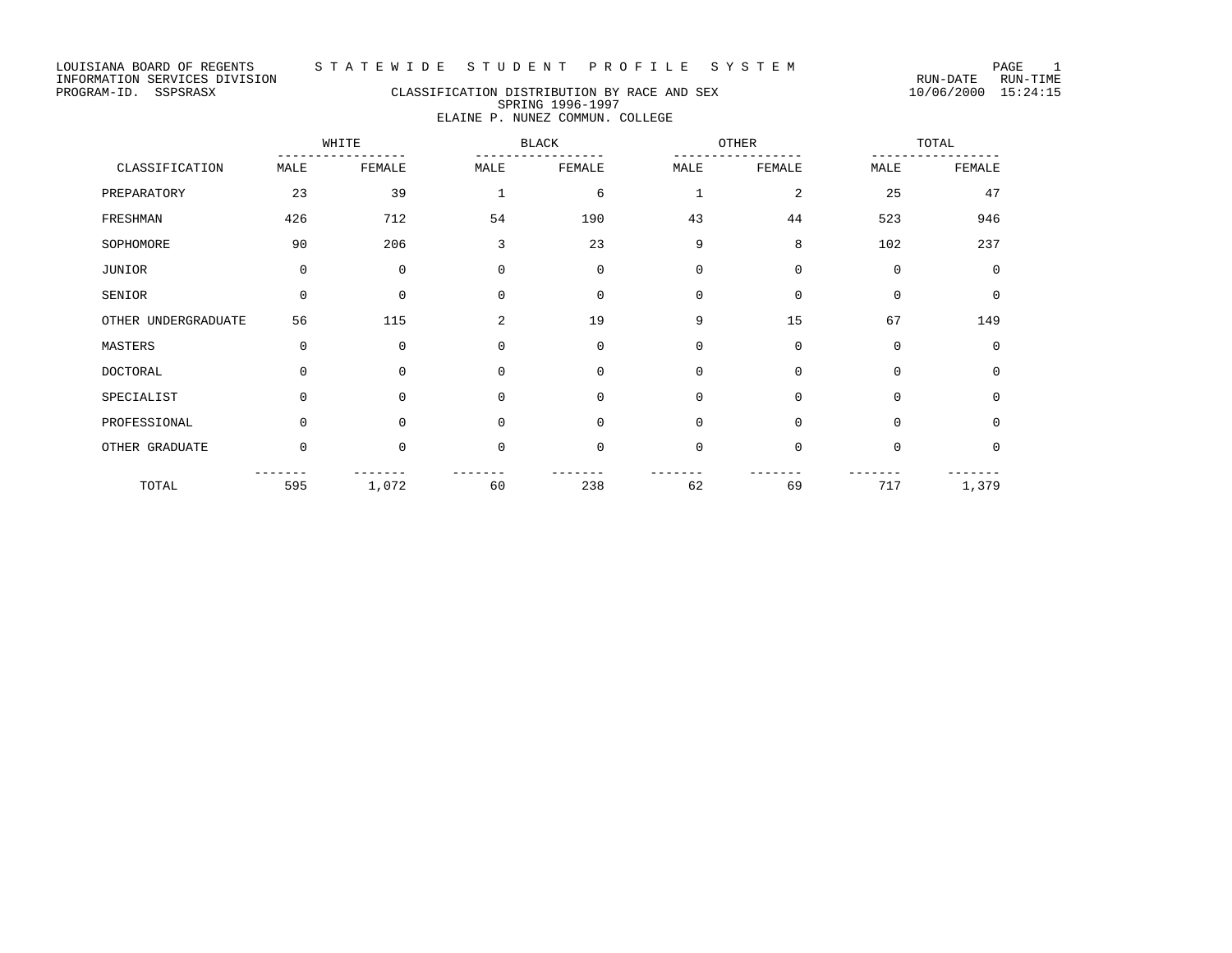# PROGRAM-ID. SSPSRASX CLASSIFICATION DISTRIBUTION BY RACE AND SEX 10/06/2000 15:24:15 SPRING 1996-1997 DELGADO COMMUNITY COLLEGE

|                     |             | WHITE       |             | <b>BLACK</b> | OTHER       |             |             | TOTAL       |  |
|---------------------|-------------|-------------|-------------|--------------|-------------|-------------|-------------|-------------|--|
| CLASSIFICATION      | MALE        | FEMALE      | MALE        | FEMALE       | MALE        | FEMALE      | MALE        | FEMALE      |  |
| PREPARATORY         | 17          | 30          | 43          | 106          | 4           | 14          | 64          | 150         |  |
| FRESHMAN            | 1,614       | 1,939       | 995         | 2,132        | 449         | 495         | 3,058       | 4,566       |  |
| SOPHOMORE           | 647         | 1,103       | 270         | 781          | 189         | 219         | 1,106       | 2,103       |  |
| JUNIOR              | $\mathbf 0$ | $\mathbf 0$ | $\mathbf 0$ | $\mathbf 0$  | $\mathbf 0$ | $\mathbf 0$ | $\mathbf 0$ | $\Omega$    |  |
| SENIOR              | $\mathbf 0$ | 0           | $\mathbf 0$ | $\mathbf 0$  | $\mathbf 0$ | $\mathbf 0$ | $\Omega$    | 0           |  |
| OTHER UNDERGRADUATE | 712         | 1,147       | 244         | 622          | 186         | 227         | 1,142       | 1,996       |  |
| MASTERS             | $\mathbf 0$ | 0           | $\mathbf 0$ | $\mathbf 0$  | $\mathbf 0$ | $\mathbf 0$ | $\mathbf 0$ | $\mathbf 0$ |  |
| DOCTORAL            | $\Omega$    | $\Omega$    | $\Omega$    | $\mathbf 0$  | $\Omega$    | $\mathbf 0$ | $\Omega$    | $\mathbf 0$ |  |
| SPECIALIST          | $\Omega$    | $\Omega$    | $\mathbf 0$ | $\mathbf 0$  | $\Omega$    | $\mathbf 0$ | $\mathbf 0$ | $\Omega$    |  |
| PROFESSIONAL        | $\Omega$    | $\Omega$    | $\mathbf 0$ | $\mathbf 0$  | $\Omega$    | $\mathbf 0$ | $\Omega$    | $\mathbf 0$ |  |
| OTHER GRADUATE      | $\mathbf 0$ | 0           | $\mathbf 0$ | $\mathbf 0$  | $\mathbf 0$ | $\mathbf 0$ | $\mathbf 0$ | $\mathbf 0$ |  |
| TOTAL               | 2,990       | 4,219       | 1,552       | 3,641        | 828         | 955         | 5,370       | 8,815       |  |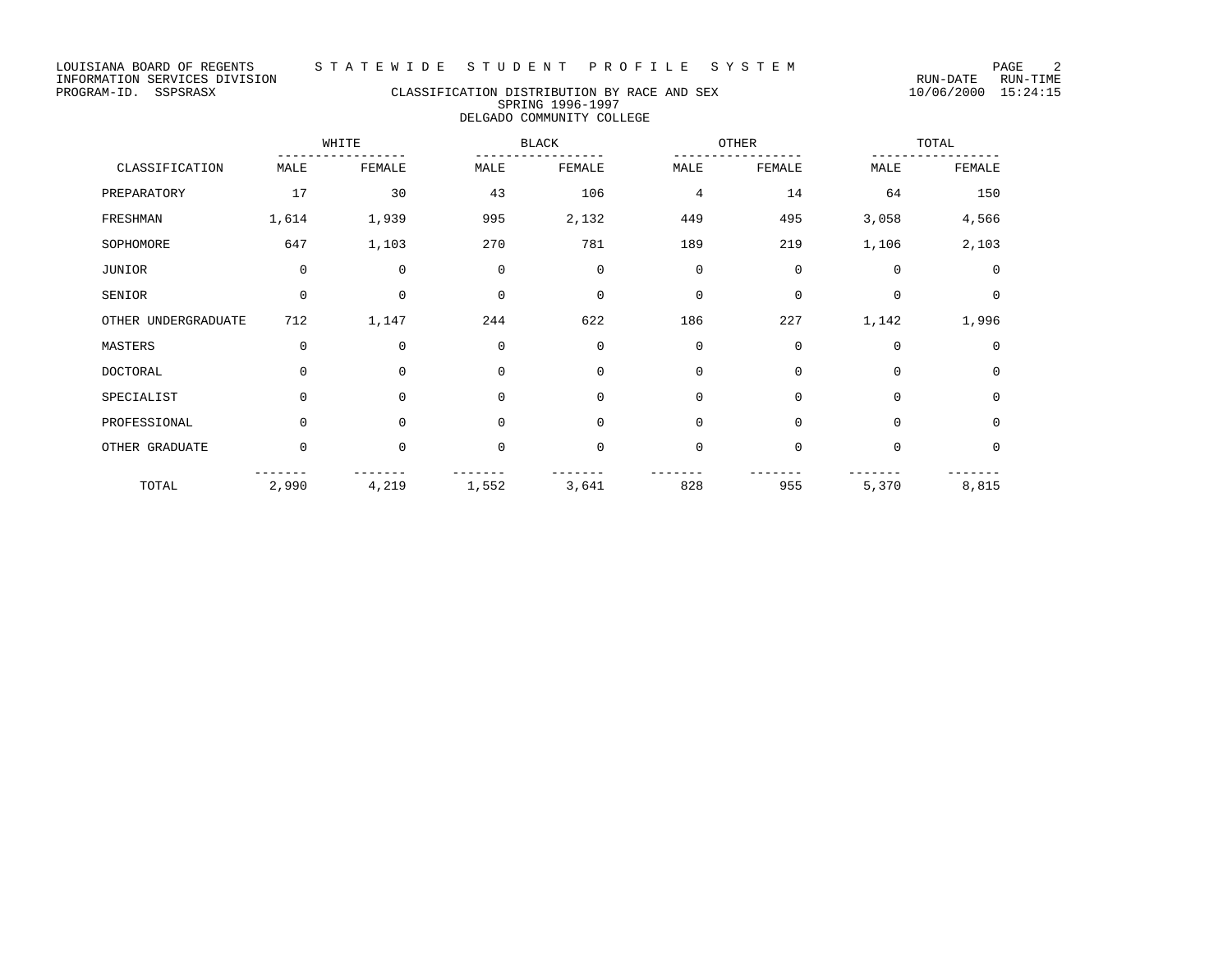# PROGRAM-ID. SSPSRASX CLASSIFICATION DISTRIBUTION BY RACE AND SEX 10/06/2000 15:24:15 SPRING 1996-1997 GRAMBLING STATE UNIVERSITY

|                     |                | WHITE        |                | <b>BLACK</b> | OTHER       |              |             | TOTAL       |  |
|---------------------|----------------|--------------|----------------|--------------|-------------|--------------|-------------|-------------|--|
| CLASSIFICATION      | MALE           | FEMALE       | MALE           | FEMALE       | MALE        | FEMALE       | MALE        | FEMALE      |  |
| PREPARATORY         | 0              | $\mathbf{0}$ | $\mathbf 0$    | $\mathbf 0$  | 0           | $\mathbf{0}$ | $\mathbf 0$ | $\mathbf 0$ |  |
| FRESHMAN            | 20             | 19           | 801            | 829          | 24          | 8            | 845         | 856         |  |
| SOPHOMORE           | $\overline{2}$ | 6            | 444            | 582          | 2           | 5            | 448         | 593         |  |
| <b>JUNIOR</b>       | 3              | 6            | 397            | 555          | 2           | 3            | 402         | 564         |  |
| SENIOR              | 16             | 62           | 664            | 1,131        | 7           | 18           | 687         | 1,211       |  |
| OTHER UNDERGRADUATE | 0              | $\mathbf{0}$ | $\overline{2}$ | 5            | 29          | 21           | 31          | 26          |  |
| MASTERS             | 3              | 7            | 102            | 211          | 6           | 5            | 111         | 223         |  |
| DOCTORAL            | 5              | 10           | 22             | 60           | 10          | 7            | 37          | 77          |  |
| SPECIALIST          | $\Omega$       | $\Omega$     | $\mathbf 0$    | $\Omega$     | $\mathbf 0$ | $\mathbf 0$  | $\mathbf 0$ | $\Omega$    |  |
| PROFESSIONAL        | 0              | $\mathbf 0$  | $\mathbf 0$    | $\mathbf 0$  | $\mathbf 0$ | $\mathbf 0$  | $\Omega$    | $\mathbf 0$ |  |
| OTHER GRADUATE      | 3              | $\mathbf 0$  | 13             | 37           | 2           | 6            | 18          | 43          |  |
| TOTAL               | 52             | 110          | 2,445          | 3,410        | 82          | 73           | 2,579       | 3,593       |  |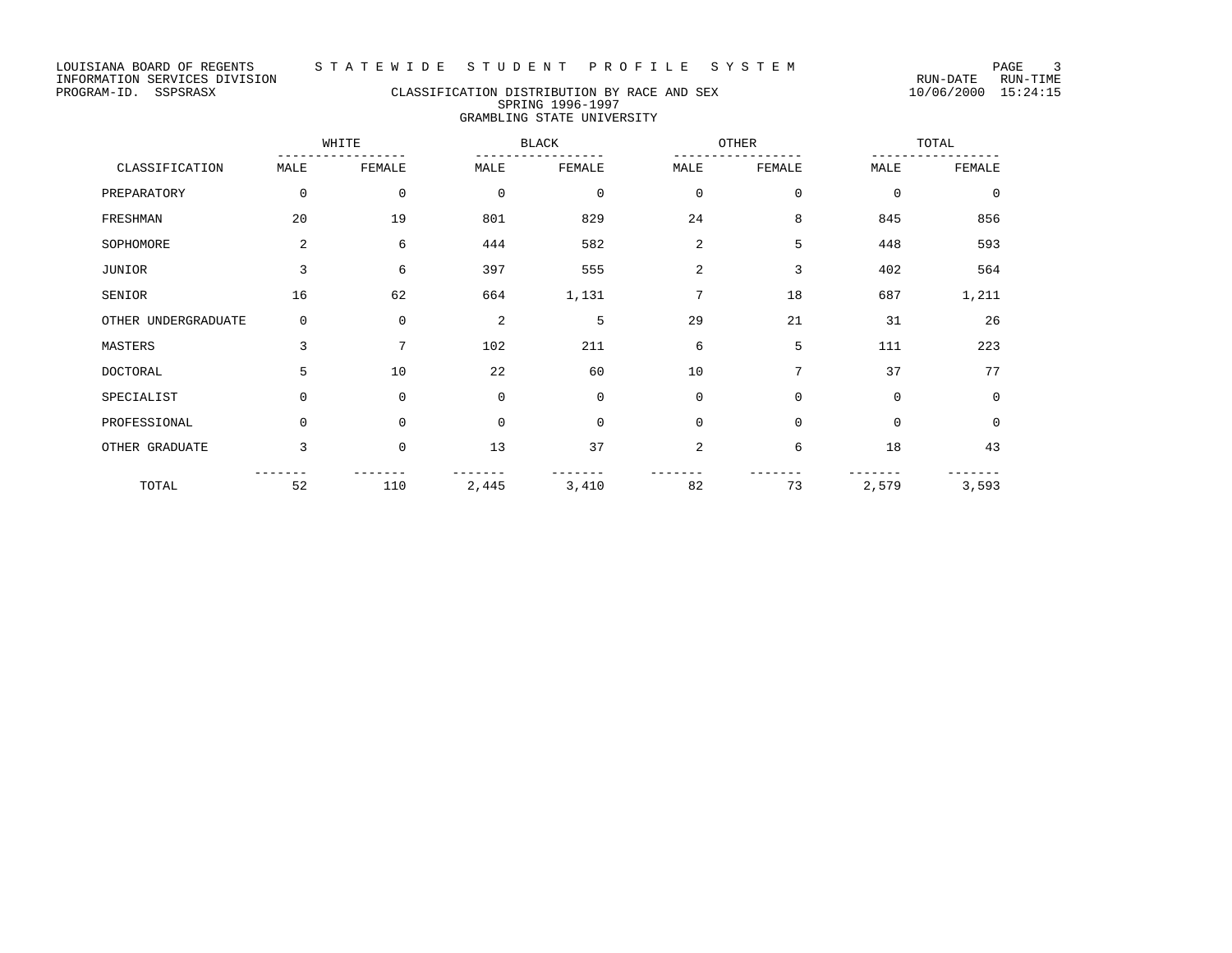LOUISIANA BOARD OF REGENTS STATEWIDE STUDENT PROFILE SYSTEM PAGE 4<br>INFORMATION SERVICES DIVISION INFORMATION SERVICES DIVISION<br>PROGRAM-ID. SSPSRASX CLASSIFICATION DISTRIBUTION BY RACE AND SEX 10/06/2000 15:24:15

## CLASSIFICATION DISTRIBUTION BY RACE AND SEX SPRING 1996-1997 LOUISIANA TECH UNIVERSITY

WHITE BLACK OTHER TOTAL ----------------- ----------------- ----------------- ----------------- CLASSIFICATION MALE FEMALE MALE FEMALE MALE FEMALE MALE FEMALE PREPARATORY 1 1 0 0 0 0 1 1 1 FRESHMAN 786 650 126 150 90 55 1,002 855 SOPHOMORE 628 539 101 94 57 43 786 676 JUNIOR 556 519 87 75 49 43 692 637 SENIOR 973 798 157 217 110 51 1,240 1,066 OTHER UNDERGRADUATE 129 234 8 11 8 13 145 258 MASTERS 192 341 17 56 140 58 349 455 DOCTORAL 53 22 4 3 41 9 98 34 SPECIALIST 3 4 1 0 0 0 4 4 PROFESSIONAL 0 0 0 0 0 0 0 0 OTHER GRADUATE 34 130 7 21 7 6 48 157 ------- ------- ------- ------- ------- ------- ------- ------- TOTAL 3,355 3,238 508 627 502 278 4,365 4,143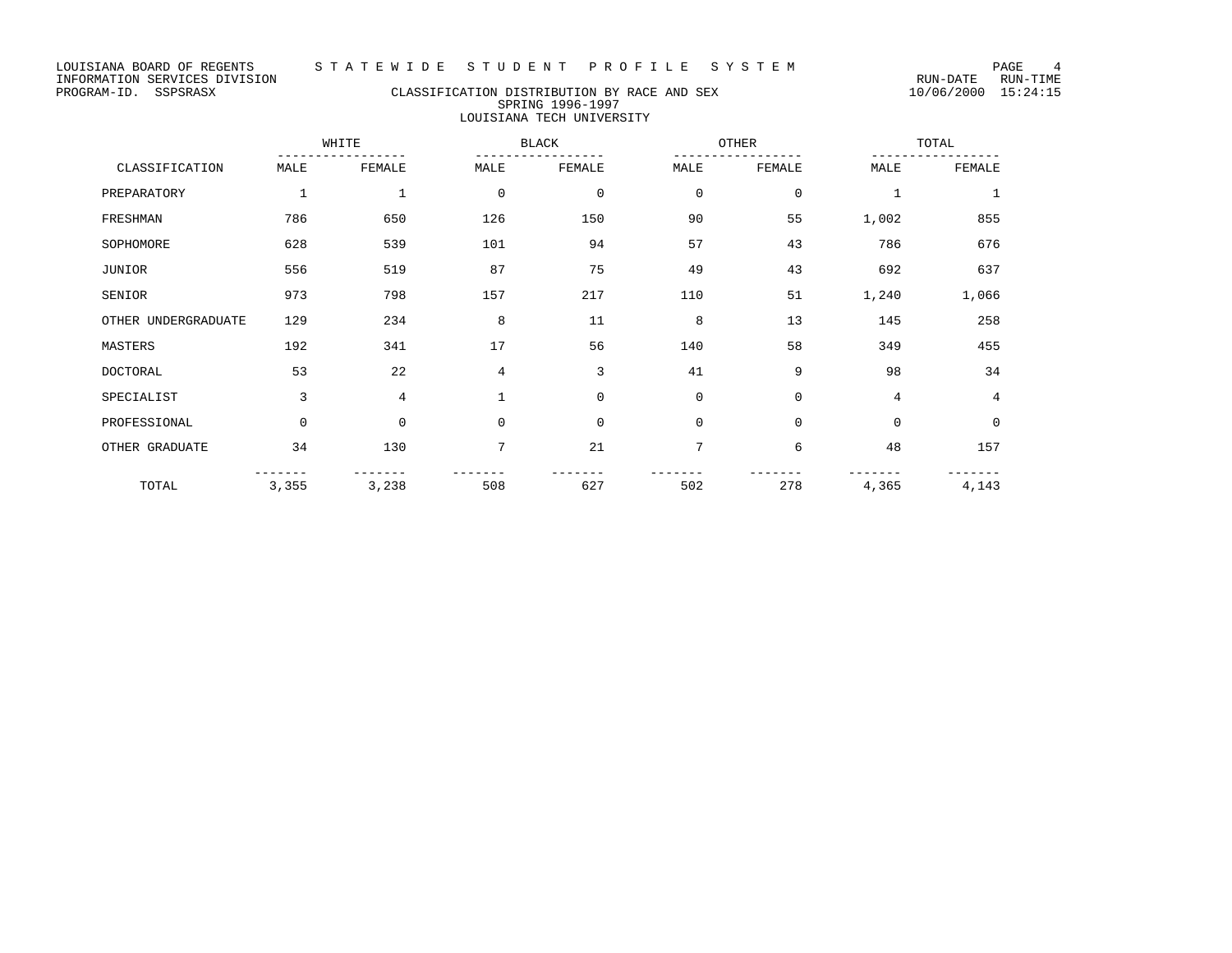# PROGRAM-ID. SSPSRASX CLASSIFICATION DISTRIBUTION BY RACE AND SEX 10/06/2000 15:24:15 SPRING 1996-1997 MCNEESE STATE UNIVERSITY

|                     |             | WHITE       |             | <b>BLACK</b>   | OTHER        |             |             | TOTAL       |  |
|---------------------|-------------|-------------|-------------|----------------|--------------|-------------|-------------|-------------|--|
| CLASSIFICATION      | MALE        | FEMALE      | MALE        | FEMALE         | MALE         | FEMALE      | MALE        | FEMALE      |  |
| PREPARATORY         | 7           | 30          | 7           | 18             | $\mathbf{1}$ | $\mathbf 1$ | 15          | 49          |  |
| FRESHMAN            | 698         | 852         | 183         | 219            | 31           | 32          | 912         | 1,103       |  |
| SOPHOMORE           | 403         | 584         | 80          | 113            | 17           | 32          | 500         | 729         |  |
| JUNIOR              | 366         | 519         | 49          | 94             | 25           | 18          | 440         | 631         |  |
| SENIOR              | 678         | 952         | 77          | 142            | 39           | 38          | 794         | 1,132       |  |
| OTHER UNDERGRADUATE | $\mathbf 0$ | 8           | $\mathbf 0$ | $\mathbf 0$    | $\mathbf 0$  | $\mathbf 0$ | $\mathbf 0$ | 8           |  |
| MASTERS             | 250         | 661         | 23          | 107            | 24           | 22          | 297         | 790         |  |
| <b>DOCTORAL</b>     | $\mathbf 0$ | $\mathbf 0$ | $\mathbf 0$ | $\mathbf 0$    | $\mathbf 0$  | $\mathbf 0$ | $\mathbf 0$ | 0           |  |
| SPECIALIST          | 4           | 10          | $\Omega$    | $\overline{a}$ | $\mathbf 0$  | $\mathbf 0$ | 4           | 12          |  |
| PROFESSIONAL        | $\mathbf 0$ | $\mathbf 0$ | $\mathbf 0$ | $\mathbf 0$    | $\mathbf 0$  | $\mathbf 0$ | $\mathbf 0$ | $\mathbf 0$ |  |
| OTHER GRADUATE      | 3           | 10          | $\mathbf 0$ | 1              | $\mathbf 0$  | $\mathbf 0$ | 3           | 11          |  |
| TOTAL               | 2,409       | 3,626       | 419         | 696            | 137          | 143         | 2,965       | 4,465       |  |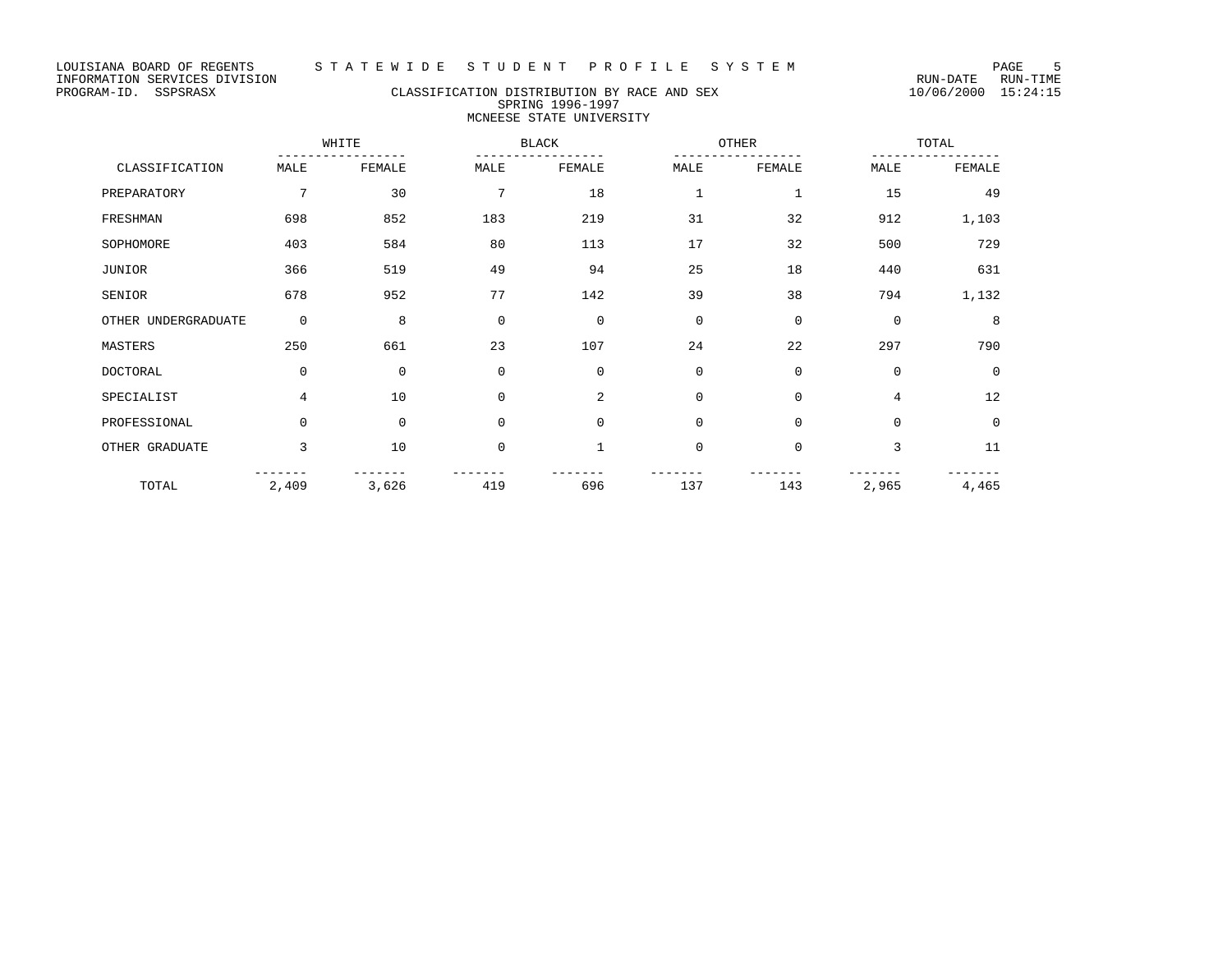# PROGRAM-ID. SSPSRASX CLASSIFICATION DISTRIBUTION BY RACE AND SEX 10/06/2000 15:24:15 SPRING 1996-1997 NICHOLLS STATE UNIVERSITY

|                     |             | WHITE        |             | <b>BLACK</b> | OTHER          |              | TOTAL       |             |
|---------------------|-------------|--------------|-------------|--------------|----------------|--------------|-------------|-------------|
| CLASSIFICATION      | MALE        | FEMALE       | MALE        | FEMALE       | MALE           | FEMALE       | MALE        | FEMALE      |
| PREPARATORY         | 0           | 0            | $\mathbf 0$ | $\mathbf 0$  | $\mathbf 0$    | $\mathbf 0$  | $\mathbf 0$ | $\mathbf 0$ |
| FRESHMAN            | 685         | 1,002        | 153         | 263          | 78             | 74           | 916         | 1,339       |
| SOPHOMORE           | 396         | 607          | 64          | 117          | 31             | 41           | 491         | 765         |
| <b>JUNIOR</b>       | 300         | 466          | 42          | 75           | 20             | 32           | 362         | 573         |
| SENIOR              | 447         | 748          | 51          | 122          | 33             | 41           | 531         | 911         |
| OTHER UNDERGRADUATE | $\mathbf 0$ | $\mathbf 0$  | $\mathbf 0$ | $\Omega$     | $\mathbf 0$    | $\mathbf{0}$ | $\Omega$    | $\Omega$    |
| MASTERS             | 162         | 419          | 24          | 75           | 33             | 28           | 219         | 522         |
| <b>DOCTORAL</b>     | 0           | $\mathbf{0}$ | $\Omega$    | $\Omega$     | $\mathbf 0$    | $\mathbf{0}$ | $\Omega$    | $\Omega$    |
| SPECIALIST          | 4           | 14           | $\mathbf 0$ |              | $\mathbf 0$    | 1            | 4           | 16          |
| PROFESSIONAL        | $\Omega$    | $\mathbf{0}$ | $\mathbf 0$ | $\mathbf 0$  | $\mathbf 0$    | $\mathbf 0$  | $\mathbf 0$ | $\mathbf 0$ |
| OTHER GRADUATE      | 21          | 43           |             | 9            | $\overline{a}$ | 2            | 24          | 54          |
| TOTAL               | 2,015       | 3,299        | 335         | 662          | 197            | 219          | 2,547       | 4,180       |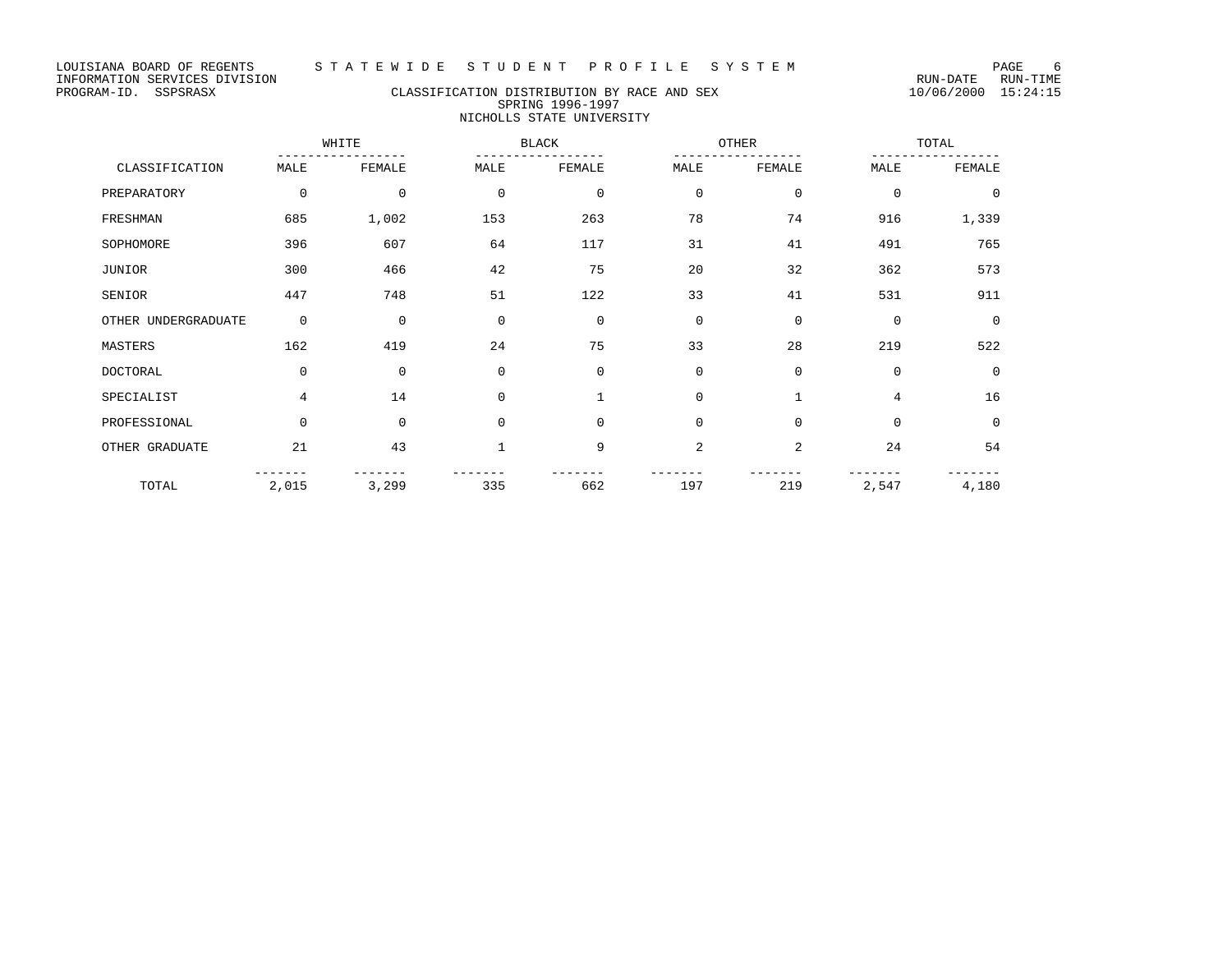# PROGRAM-ID. SSPSRASX CLASSIFICATION DISTRIBUTION BY RACE AND SEX 10/06/2000 15:24:15 SPRING 1996-1997 UNIVERSITY OF LA. IN MONROE

|                     |             | WHITE    |              | <b>BLACK</b> |             | OTHER          |             | TOTAL       |  |
|---------------------|-------------|----------|--------------|--------------|-------------|----------------|-------------|-------------|--|
| CLASSIFICATION      | MALE        | FEMALE   | MALE         | FEMALE       | MALE        | FEMALE         | MALE        | FEMALE      |  |
| PREPARATORY         | 4           | 11       | $\mathbf 0$  | $\mathbf 0$  | 1           | $\mathbf{1}$   | 5           | 12          |  |
| FRESHMAN            | 767         | 1,030    | 334          | 573          | 51          | 47             | 1,152       | 1,650       |  |
| SOPHOMORE           | 524         | 773      | 167          | 317          | 60          | 57             | 751         | 1,147       |  |
| JUNIOR              | 455         | 671      | 92           | 207          | 50          | 33             | 597         | 911         |  |
| SENIOR              | 1,010       | 1,392    | 146          | 388          | 106         | 114            | 1,262       | 1,894       |  |
| OTHER UNDERGRADUATE | $\mathbf 0$ | $\Omega$ | $\mathbf 0$  | $\mathbf 0$  | $\mathbf 0$ | $\mathbf 0$    | $\mathbf 0$ | $\mathbf 0$ |  |
| MASTERS             | 198         | 364      | 30           | 103          | 54          | 53             | 282         | 520         |  |
| <b>DOCTORAL</b>     | 18          | 22       | $\mathbf 0$  | 9            | 15          | 11             | 33          | 42          |  |
| SPECIALIST          | 8           | 37       | $\mathbf{1}$ | 5            | $\mathbf 0$ | $\overline{2}$ | 9           | 44          |  |
| PROFESSIONAL        | $\Omega$    | $\Omega$ | $\Omega$     | $\Omega$     | $\mathbf 0$ | $\mathbf 0$    | $\mathbf 0$ | $\mathbf 0$ |  |
| OTHER GRADUATE      | 70          | 165      | 15           | 71           | 2           | $\overline{2}$ | 87          | 238         |  |
| TOTAL               | 3,054       | 4,465    | 785          | 1,673        | 339         | 320            | 4,178       | 6,458       |  |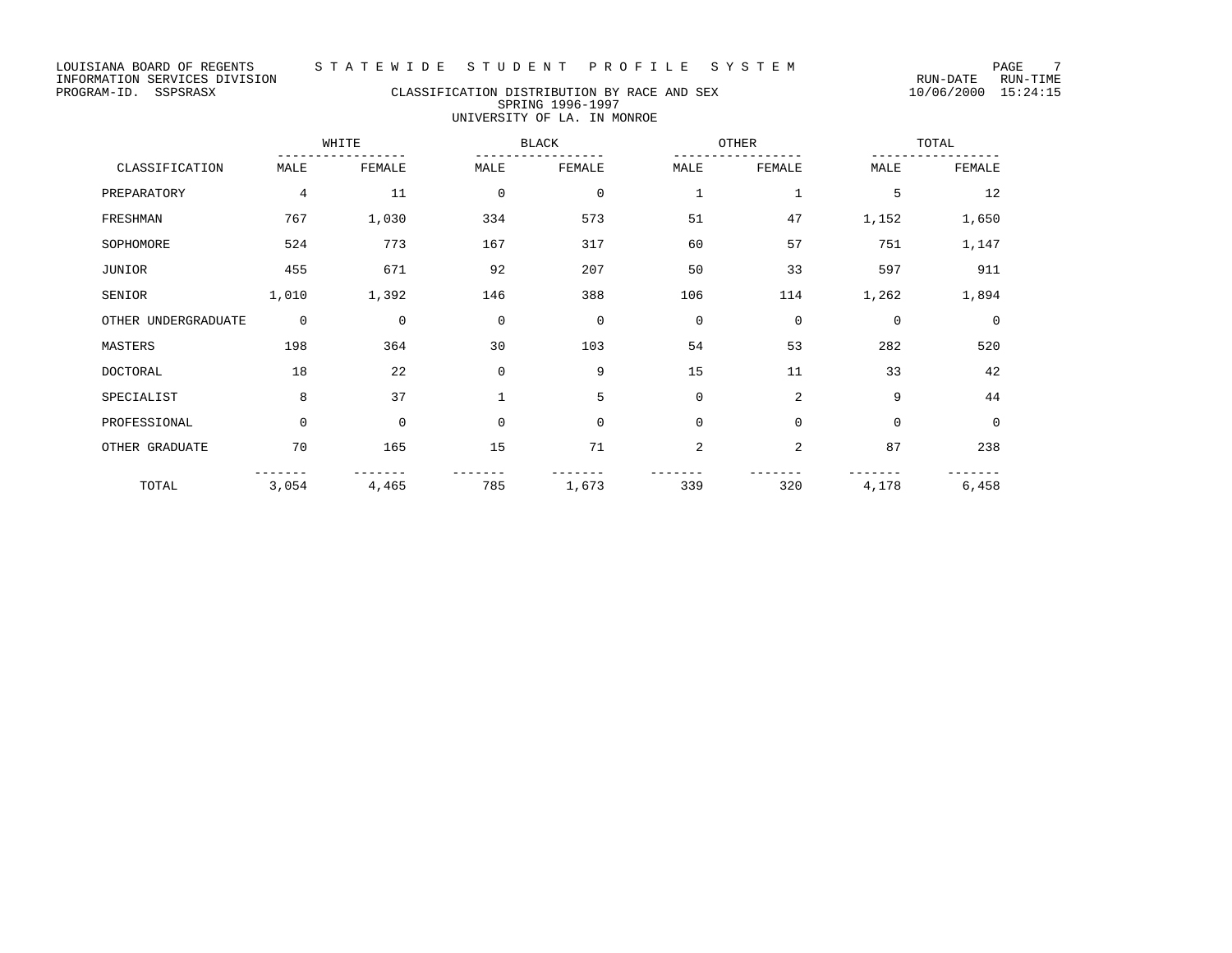# PROGRAM-ID. SSPSRASX CLASSIFICATION DISTRIBUTION BY RACE AND SEX 10/06/2000 15:24:15 SPRING 1996-1997 NORTHWESTERN STATE UNIVERSITY

|                     |             | WHITE       |              | <b>BLACK</b> |             | OTHER          |             | TOTAL       |
|---------------------|-------------|-------------|--------------|--------------|-------------|----------------|-------------|-------------|
| CLASSIFICATION      | MALE        | FEMALE      | MALE         | FEMALE       | MALE        | FEMALE         | MALE        | FEMALE      |
| PREPARATORY         | 7           | 21          | $\mathbf 0$  | $\mathbf{1}$ | 2           | $\overline{4}$ | 9           | 26          |
| FRESHMAN            | 636         | 1,088       | 266          | 484          | 141         | 174            | 1,043       | 1,746       |
| SOPHOMORE           | 404         | 764         | 105          | 259          | 61          | 110            | 570         | 1,133       |
| <b>JUNIOR</b>       | 383         | 657         | 86           | 249          | 35          | 71             | 504         | 977         |
| SENIOR              | 502         | 844         | 102          | 266          | 50          | 79             | 654         | 1,189       |
| OTHER UNDERGRADUATE | $\mathbf 0$ | $\mathbf 0$ | $\mathbf 0$  | $\mathbf 0$  | 0           | $\mathbf 0$    | $\mathbf 0$ | $\mathbf 0$ |
| MASTERS             | 122         | 407         | 19           | 64           | 13          | 24             | 154         | 495         |
| <b>DOCTORAL</b>     | 9           | 8           | $\mathbf 0$  | $\mathbf 0$  | $\mathbf 0$ | $\mathbf 0$    | 9           | 8           |
| SPECIALIST          | 5           | 26          | $\mathbf{1}$ | 4            |             | 2              | 7           | 32          |
| PROFESSIONAL        | $\mathbf 0$ | $\mathbf 0$ | $\mathbf 0$  | $\Omega$     | $\mathbf 0$ | $\mathbf 0$    | $\mathbf 0$ | $\mathbf 0$ |
| OTHER GRADUATE      | 74          | 224         | 17           | 57           | 2           | 13             | 93          | 294         |
| TOTAL               | 2,142       | 4,039       | 596          | 1,384        | 305         | 477            | 3,043       | 5,900       |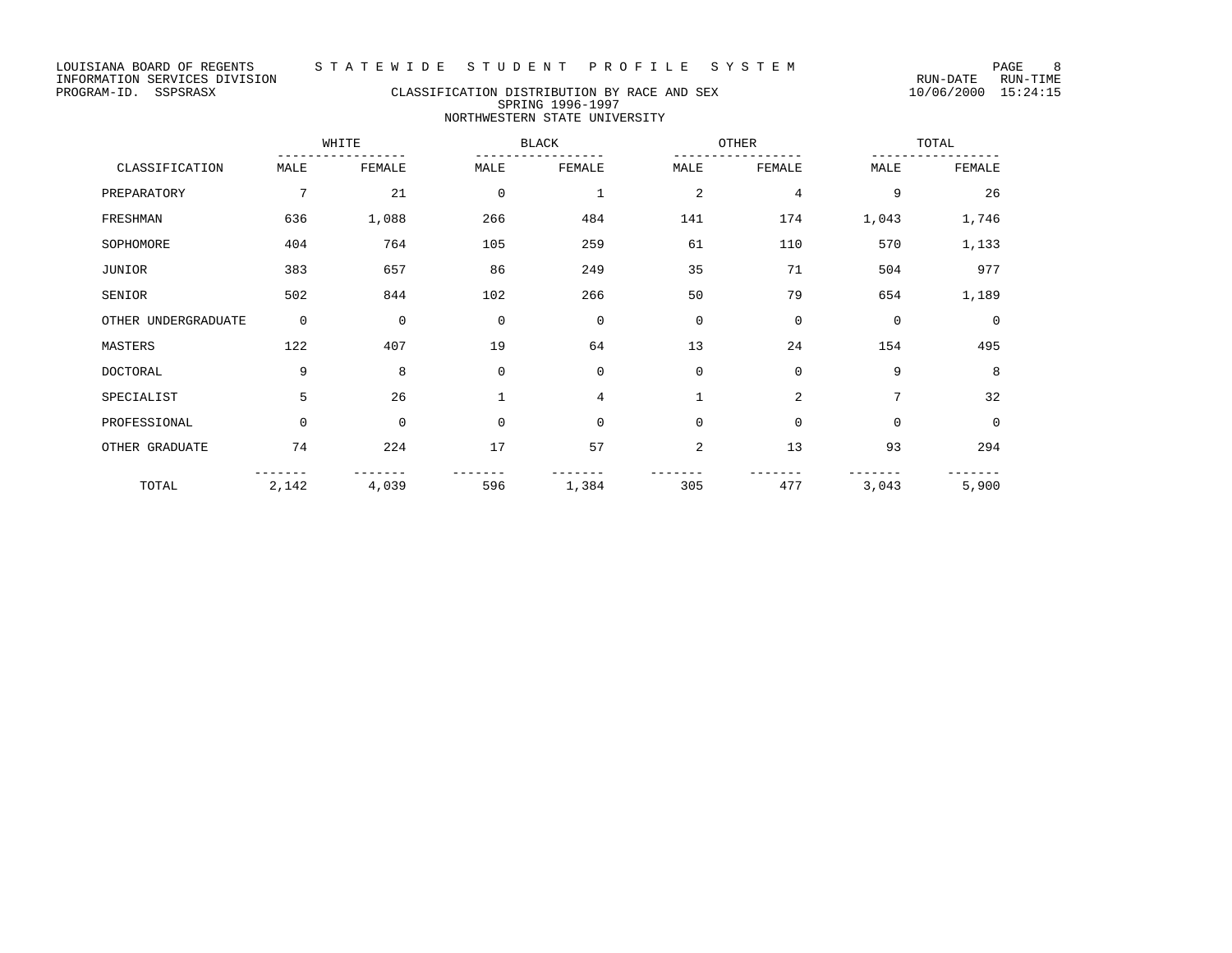# PROGRAM-ID. SSPSRASX CLASSIFICATION DISTRIBUTION BY RACE AND SEX 10/06/2000 15:24:15 SPRING 1996-1997 SOUTHEASTERN LA. UNIVERSITY

|                     | WHITE       |             |             | <b>BLACK</b> |             | OTHER       |             | TOTAL       |
|---------------------|-------------|-------------|-------------|--------------|-------------|-------------|-------------|-------------|
| CLASSIFICATION      | MALE        | FEMALE      | MALE        | FEMALE       | MALE        | FEMALE      | MALE        | FEMALE      |
| PREPARATORY         | $\mathbf 0$ | $\mathbf 0$ | $\mathbf 0$ | $\mathbf 0$  | $\mathbf 0$ | $\mathbf 0$ | $\Omega$    | $\Omega$    |
| FRESHMAN            | 1,750       | 1,890       | 145         | 373          | 60          | 70          | 1,955       | 2,333       |
| SOPHOMORE           | 974         | 1,445       | 67          | 196          | 44          | 41          | 1,085       | 1,682       |
| JUNIOR              | 748         | 1,194       | 41          | 141          | 25          | 36          | 814         | 1,371       |
| SENIOR              | 1,123       | 1,849       | 65          | 188          | 38          | 67          | 1,226       | 2,104       |
| OTHER UNDERGRADUATE | $\mathbf 0$ | $\mathbf 0$ | $\mathbf 0$ | $\mathbf 0$  | $\mathbf 0$ | $\mathbf 0$ | $\mathbf 0$ | $\Omega$    |
| MASTERS             | 285         | 1,138       | 27          | 157          | 43          | 30          | 355         | 1,325       |
| DOCTORAL            | $\mathbf 0$ | $\mathbf 0$ | $\mathbf 0$ | $\Omega$     | $\mathbf 0$ | $\mathbf 0$ | $\Omega$    | $\Omega$    |
| SPECIALIST          | $\Omega$    | 2           | $\Omega$    | $\Omega$     | $\mathbf 0$ | $\mathbf 0$ | $\Omega$    | 2           |
| PROFESSIONAL        | $\mathbf 0$ | $\Omega$    | $\mathbf 0$ | $\Omega$     | $\mathbf 0$ | $\mathbf 0$ | $\Omega$    | $\mathbf 0$ |
| OTHER GRADUATE      | $\mathbf 0$ | $\mathbf 0$ | $\mathbf 0$ | $\mathbf 0$  | $\mathbf 0$ | $\mathbf 0$ | $\mathbf 0$ | $\mathbf 0$ |
| TOTAL               | 4,880       | 7,518       | 345         | 1,055        | 210         | 244         | 5,435       | 8,817       |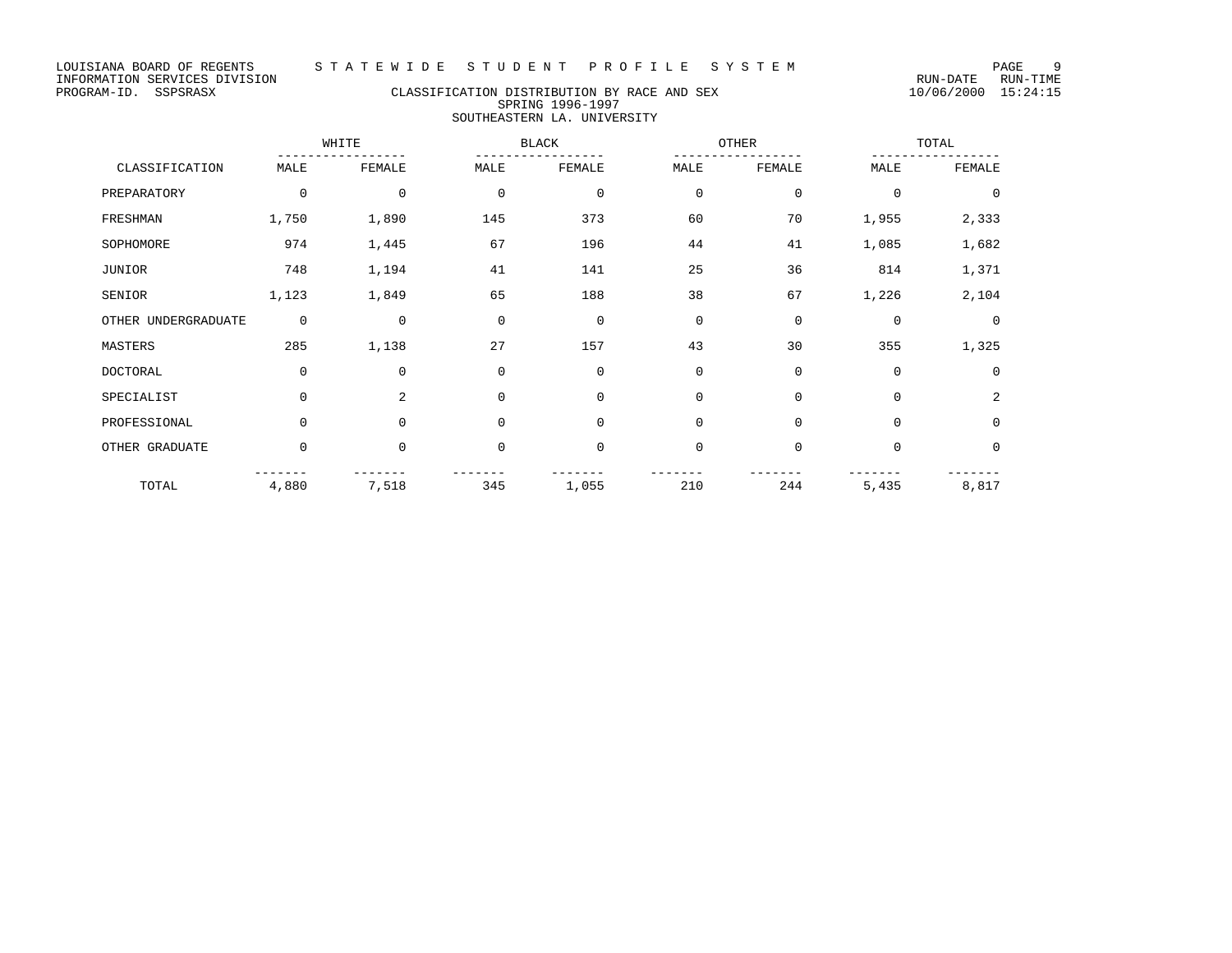LOUISIANA BOARD OF REGENTS STA TE WIDE STUDENT PROFILE SYSTEM NAGE 10

## PROGRAM-ID. SSPSRASX CLASSIFICATION DISTRIBUTION BY RACE AND SEX 10/06/2000 15:24:15 SPRING 1996-1997 UNIVERSITY OF LA. IN LAFAYETTE

|                     |                | WHITE       |             | <b>BLACK</b> | OTHER       |             | TOTAL          |             |
|---------------------|----------------|-------------|-------------|--------------|-------------|-------------|----------------|-------------|
| CLASSIFICATION      | MALE           | FEMALE      | MALE        | FEMALE       | MALE        | FEMALE      | MALE           | FEMALE      |
| PREPARATORY         | $\overline{c}$ | $\mathbf 0$ | $\mathbf 0$ | $\mathbf 0$  | $\mathbf 0$ | $\mathbf 0$ | $\overline{a}$ | $\mathbf 0$ |
| FRESHMAN            | 1,340          | 1,420       | 453         | 673          | 164         | 156         | 1,957          | 2,249       |
| SOPHOMORE           | 940            | 1,149       | 231         | 356          | 81          | 71          | 1,252          | 1,576       |
| JUNIOR              | 813            | 1,005       | 150         | 269          | 57          | 54          | 1,020          | 1,328       |
| SENIOR              | 1,293          | 1,757       | 214         | 461          | 125         | 103         | 1,632          | 2,321       |
| OTHER UNDERGRADUATE | 131            | 432         | 5           | 56           | 20          | 89          | 156            | 577         |
| MASTERS             | 246            | 404         | 15          | 43           | 189         | 115         | 450            | 562         |
| DOCTORAL            | 53             | 43          | 2           | $\mathbf 0$  | 47          | 10          | 102            | 53          |
| SPECIALIST          | $\mathbf{1}$   | 3           | 0           | $\mathbf 0$  | $\mathbf 0$ | $\mathbf 0$ | $\mathbf{1}$   | 3           |
| PROFESSIONAL        | $\mathbf 0$    | 0           | $\mathbf 0$ | $\mathbf 0$  | $\mathbf 0$ | $\mathbf 0$ | $\mathbf 0$    | $\mathbf 0$ |
| OTHER GRADUATE      | 66             | 148         | 6           | 23           | 8           | 25          | 80             | 196         |
| TOTAL               | 4,885          | 6,361       | 1,076       | 1,881        | 691         | 623         | 6,652          | 8,865       |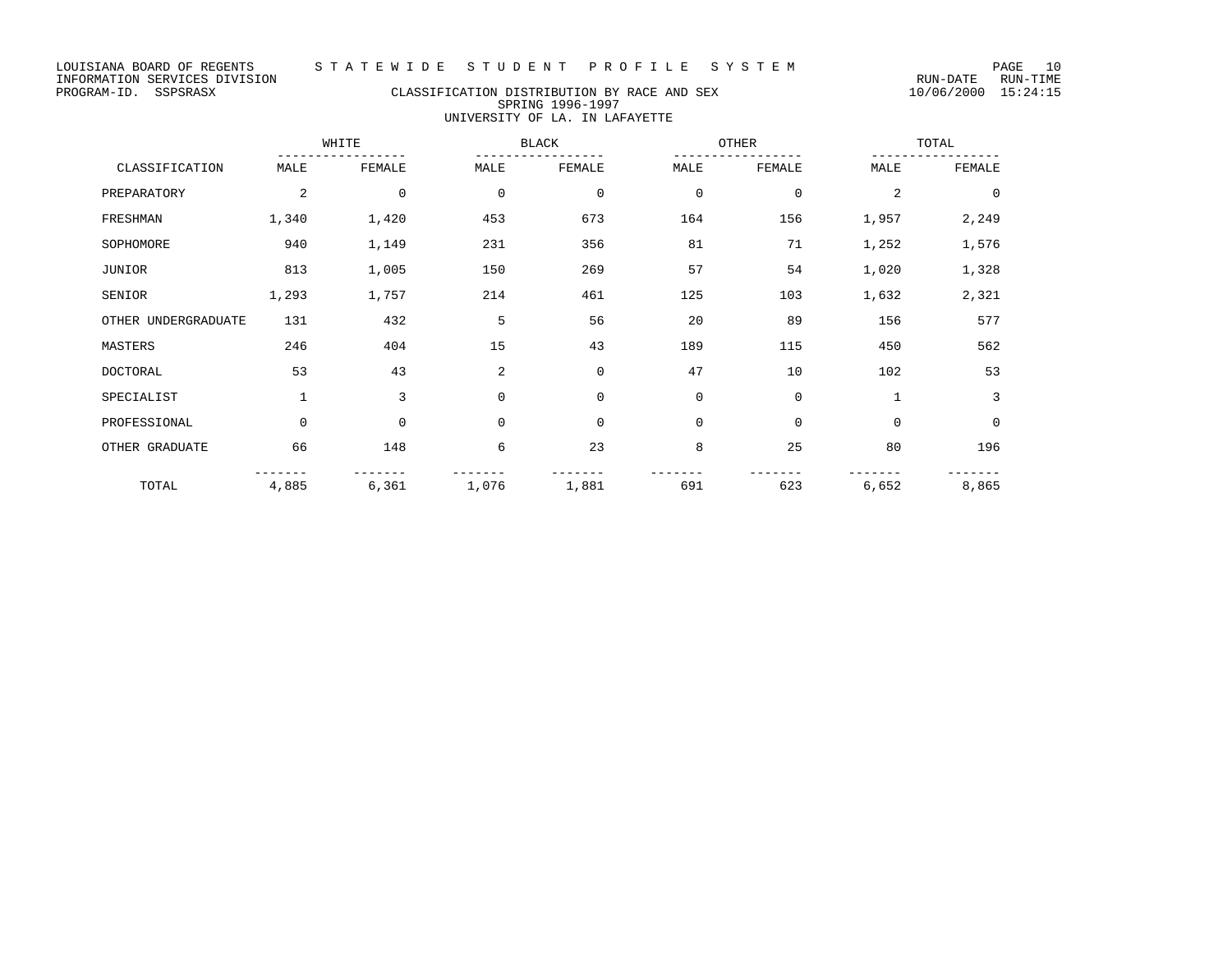# PROGRAM-ID. SSPSRASX CLASSIFICATION DISTRIBUTION BY RACE AND SEX 10/06/2000 15:24:15 SPRING 1996-1997 L.S.U. AT ALEXANDRIA

|                     |             | WHITE       |             | <b>BLACK</b> |              | OTHER       |             | TOTAL       |  |
|---------------------|-------------|-------------|-------------|--------------|--------------|-------------|-------------|-------------|--|
| CLASSIFICATION      | MALE        | FEMALE      | MALE        | FEMALE       | MALE         | FEMALE      | MALE        | FEMALE      |  |
| PREPARATORY         | $\mathbf 0$ | $\mathbf 0$ | $\mathbf 0$ | $\mathbf 0$  | $\mathbf 0$  | $\mathbf 0$ | $\mathbf 0$ | $\mathbf 0$ |  |
| FRESHMAN            | 406         | 938         | 47          | 189          | 16           | 40          | 469         | 1,167       |  |
| SOPHOMORE           | 59          | 231         | 7           | 35           | $\mathbf{1}$ | 5           | 67          | 271         |  |
| JUNIOR              | $\mathbf 0$ | $\mathbf 0$ | $\Omega$    | $\mathbf 0$  | $\mathbf 0$  | $\mathbf 0$ | $\mathbf 0$ | $\Omega$    |  |
| SENIOR              | $\Omega$    | $\Omega$    | $\Omega$    | $\Omega$     | $\mathbf 0$  | $\Omega$    | $\Omega$    | $\mathbf 0$ |  |
| OTHER UNDERGRADUATE | 59          | 151         | 7           | 21           | 5            | $\mathbf 0$ | 71          | 172         |  |
| MASTERS             | $\Omega$    | $\Omega$    | $\Omega$    | $\mathbf 0$  | $\mathbf 0$  | $\Omega$    | $\Omega$    | $\mathbf 0$ |  |
| <b>DOCTORAL</b>     | $\Omega$    | $\Omega$    | $\Omega$    | $\Omega$     | $\mathbf 0$  | $\Omega$    | $\Omega$    | $\Omega$    |  |
| SPECIALIST          | $\Omega$    | $\Omega$    | $\Omega$    | $\Omega$     | $\mathbf 0$  | $\Omega$    | $\Omega$    | $\Omega$    |  |
| PROFESSIONAL        | $\Omega$    | $\Omega$    | $\Omega$    | $\mathbf 0$  | $\mathbf 0$  | $\mathbf 0$ | $\Omega$    | $\mathbf 0$ |  |
| OTHER GRADUATE      | $\mathbf 0$ | 0           | $\Omega$    | $\mathbf 0$  | $\mathbf 0$  | $\mathbf 0$ | $\mathbf 0$ | $\mathbf 0$ |  |
| TOTAL               | 524         | 1,320       | 61          | 245          | 22           | 45          | 607         | 1,610       |  |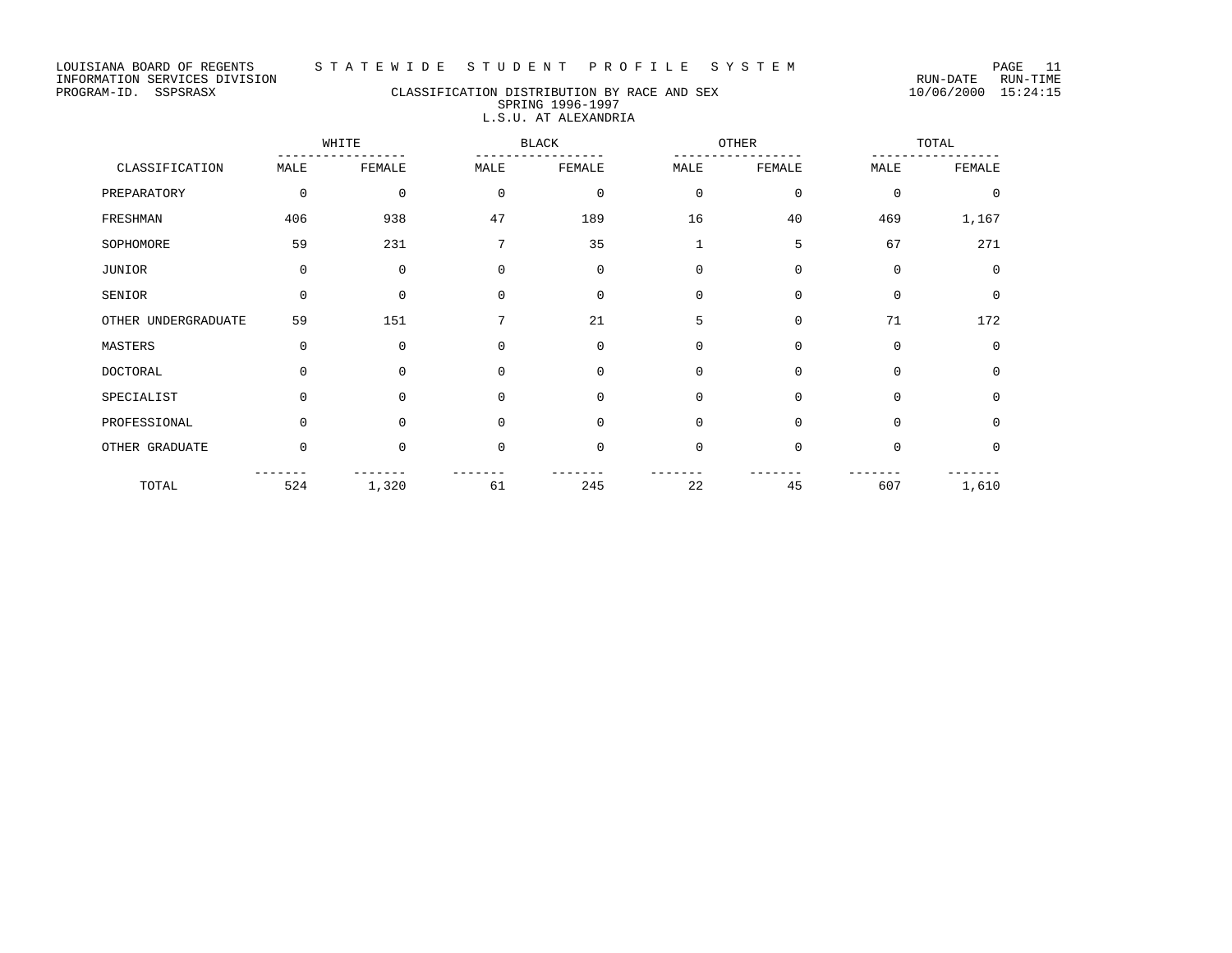# PROGRAM-ID. SSPSRASX CLASSIFICATION DISTRIBUTION BY RACE AND SEX 10/06/2000 15:24:15 SPRING 1996-1997 L.S.U. IN BATON ROUGE

|                     |             | WHITE       |             | <b>BLACK</b> |             | OTHER       |             | TOTAL          |  |
|---------------------|-------------|-------------|-------------|--------------|-------------|-------------|-------------|----------------|--|
| CLASSIFICATION      | MALE        | FEMALE      | MALE        | FEMALE       | MALE        | FEMALE      | MALE        | FEMALE         |  |
| PREPARATORY         | $\mathbf 0$ | $\mathbf 0$ | $\mathbf 0$ | $\mathbf 0$  | $\mathbf 0$ | $\mathbf 0$ | $\mathbf 0$ | $\overline{0}$ |  |
| FRESHMAN            | 1,698       | 2,013       | 165         | 287          | 278         | 240         | 2,141       | 2,540          |  |
| SOPHOMORE           | 1,727       | 1,950       | 132         | 238          | 282         | 239         | 2,141       | 2,427          |  |
| JUNIOR              | 1,675       | 1,692       | 150         | 221          | 328         | 244         | 2,153       | 2,157          |  |
| SENIOR              | 2,610       | 2,254       | 208         | 320          | 444         | 329         | 3,262       | 2,903          |  |
| OTHER UNDERGRADUATE | 89          | 80          | 8           | 20           | 16          | 3           | 113         | 103            |  |
| MASTERS             | 852         | 1,017       | 44          | 143          | 374         | 241         | 1,270       | 1,401          |  |
| <b>DOCTORAL</b>     | 587         | 536         | 55          | 80           | 435         | 160         | 1,077       | 776            |  |
| SPECIALIST          | $\mathbf 0$ | 1           | $\mathbf 0$ | $\mathbf 0$  | $\mathbf 0$ | $\mathbf 0$ | $\mathbf 0$ | 1              |  |
| PROFESSIONAL        | 109         | 158         | 4           | 4            | 7           | 14          | 120         | 176            |  |
| OTHER GRADUATE      | 155         | 183         | 28          | 61           | 53          | 51          | 236         | 295            |  |
| TOTAL               | 9,502       | 9,884       | 794         | 1,374        | 2,217       | 1,521       | 12,513      | 12,779         |  |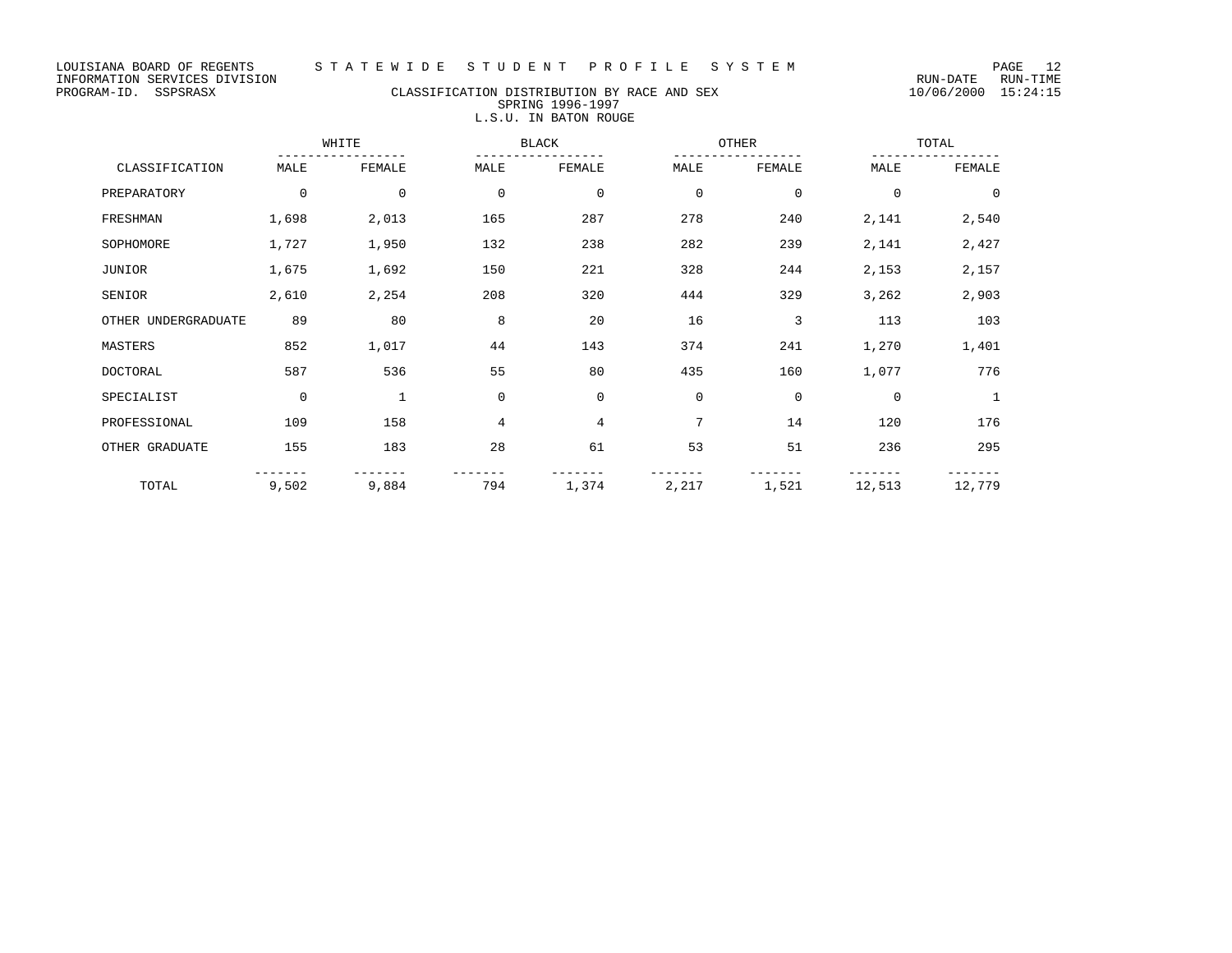# PROGRAM-ID. SSPSRASX CLASSIFICATION DISTRIBUTION BY RACE AND SEX 10/06/2000 15:24:15 SPRING 1996-1997 L.S.U. AT EUNICE

|                     |          | WHITE        |             | <b>BLACK</b> | OTHER       |              |             | TOTAL       |
|---------------------|----------|--------------|-------------|--------------|-------------|--------------|-------------|-------------|
| CLASSIFICATION      | MALE     | FEMALE       | MALE        | FEMALE       | MALE        | FEMALE       | MALE        | FEMALE      |
| PREPARATORY         | 0        | $\mathbf{0}$ | 0           | $\mathbf 0$  | $\mathbf 0$ | $\mathbf{0}$ | $\mathbf 0$ | $\Omega$    |
| FRESHMAN            | 351      | 657          | 63          | 182          | 8           | 8            | 422         | 847         |
| SOPHOMORE           | 246      | 502          | 25          | 88           | 5           | 9            | 276         | 599         |
| <b>JUNIOR</b>       | 0        | $\mathbf 0$  | $\mathbf 0$ | $\mathbf 0$  | $\mathbf 0$ | $\mathbf{0}$ | $\mathbf 0$ | $\Omega$    |
| SENIOR              | 0        | $\mathbf{0}$ | $\mathbf 0$ | $\mathbf 0$  | $\mathbf 0$ | $\mathbf 0$  | $\mathbf 0$ | $\mathbf 0$ |
| OTHER UNDERGRADUATE | 95       | 174          | 35          | 40           | 2           | 8            | 132         | 222         |
| MASTERS             | 0        | $\mathbf 0$  | $\mathbf 0$ | $\mathbf 0$  | $\mathbf 0$ | $\mathbf 0$  | $\mathbf 0$ | $\mathbf 0$ |
| DOCTORAL            | 0        | $\Omega$     | $\mathbf 0$ | $\mathbf 0$  | $\mathbf 0$ | $\Omega$     | $\Omega$    | 0           |
| SPECIALIST          | $\Omega$ | $\Omega$     | $\mathbf 0$ | $\mathbf 0$  | $\mathbf 0$ | $\Omega$     | $\Omega$    | $\Omega$    |
| PROFESSIONAL        | 0        | 0            | $\mathbf 0$ | $\mathbf 0$  | $\mathbf 0$ | $\mathbf{0}$ | $\mathbf 0$ | $\mathbf 0$ |
| OTHER GRADUATE      | 0        | $\Omega$     | $\mathbf 0$ | $\mathbf 0$  | $\Omega$    | $\Omega$     | $\Omega$    | $\mathbf 0$ |
| TOTAL               | 692      | 1,333        | 123         | 310          | 15          | 25           | 830         | 1,668       |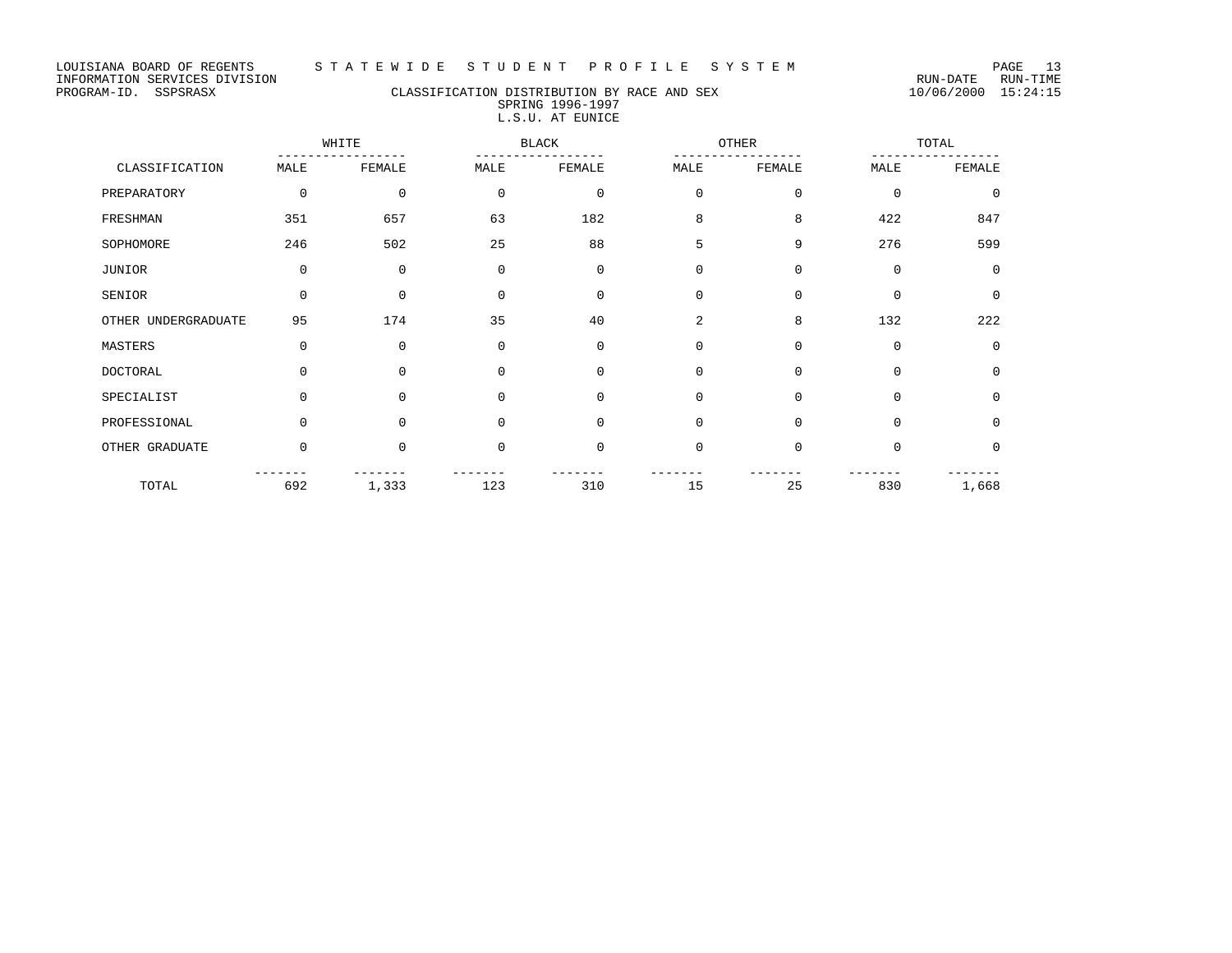# PROGRAM-ID. SSPSRASX CLASSIFICATION DISTRIBUTION BY RACE AND SEX 10/06/2000 15:24:15 SPRING 1996-1997 L.S.U. IN SHREVEPORT

|                     | WHITE       |             | <b>BLACK</b> |             | OTHER       |              | TOTAL          |             |
|---------------------|-------------|-------------|--------------|-------------|-------------|--------------|----------------|-------------|
| CLASSIFICATION      | MALE        | FEMALE      | MALE         | FEMALE      | MALE        | FEMALE       | MALE           | FEMALE      |
| PREPARATORY         | 2           | 3           | $\mathbf 0$  | $\mathbf 0$ | $\mathbf 0$ | $\mathbf 0$  | $\overline{2}$ | 3           |
| FRESHMAN            | 271         | 287         | 23           | 102         | 14          | 16           | 308            | 405         |
| SOPHOMORE           | 205         | 259         | 28           | 54          | 7           | 21           | 240            | 334         |
| JUNIOR              | 237         | 361         | 23           | 59          | 13          | 18           | 273            | 438         |
| SENIOR              | 349         | 490         | 27           | 123         | 24          | 24           | 400            | 637         |
| OTHER UNDERGRADUATE | 42          | 49          | 5            | 9           | 3           | $\mathbf{1}$ | 50             | 59          |
| MASTERS             | 55          | 68          | 3            | 11          | $\mathbf 0$ | 5            | 58             | 84          |
| <b>DOCTORAL</b>     | $\mathbf 0$ | $\mathbf 0$ | 0            | $\mathbf 0$ | $\mathbf 0$ | $\mathbf{0}$ | $\mathbf 0$    | $\mathbf 0$ |
| SPECIALIST          | 4           | 21          |              | 8           | $\mathbf 0$ | $\mathbf{1}$ | 5              | 30          |
| PROFESSIONAL        | $\mathbf 0$ | $\mathbf 0$ | $\mathbf 0$  | $\mathbf 0$ | $\mathbf 0$ | $\mathbf{0}$ | $\mathbf 0$    | $\mathbf 0$ |
| OTHER GRADUATE      | 145         | 268         | 34           | 88          | 8           | 8            | 187            | 364         |
| TOTAL               | 1,310       | 1,806       | 144          | 454         | 69          | 94           | 1,523          | 2,354       |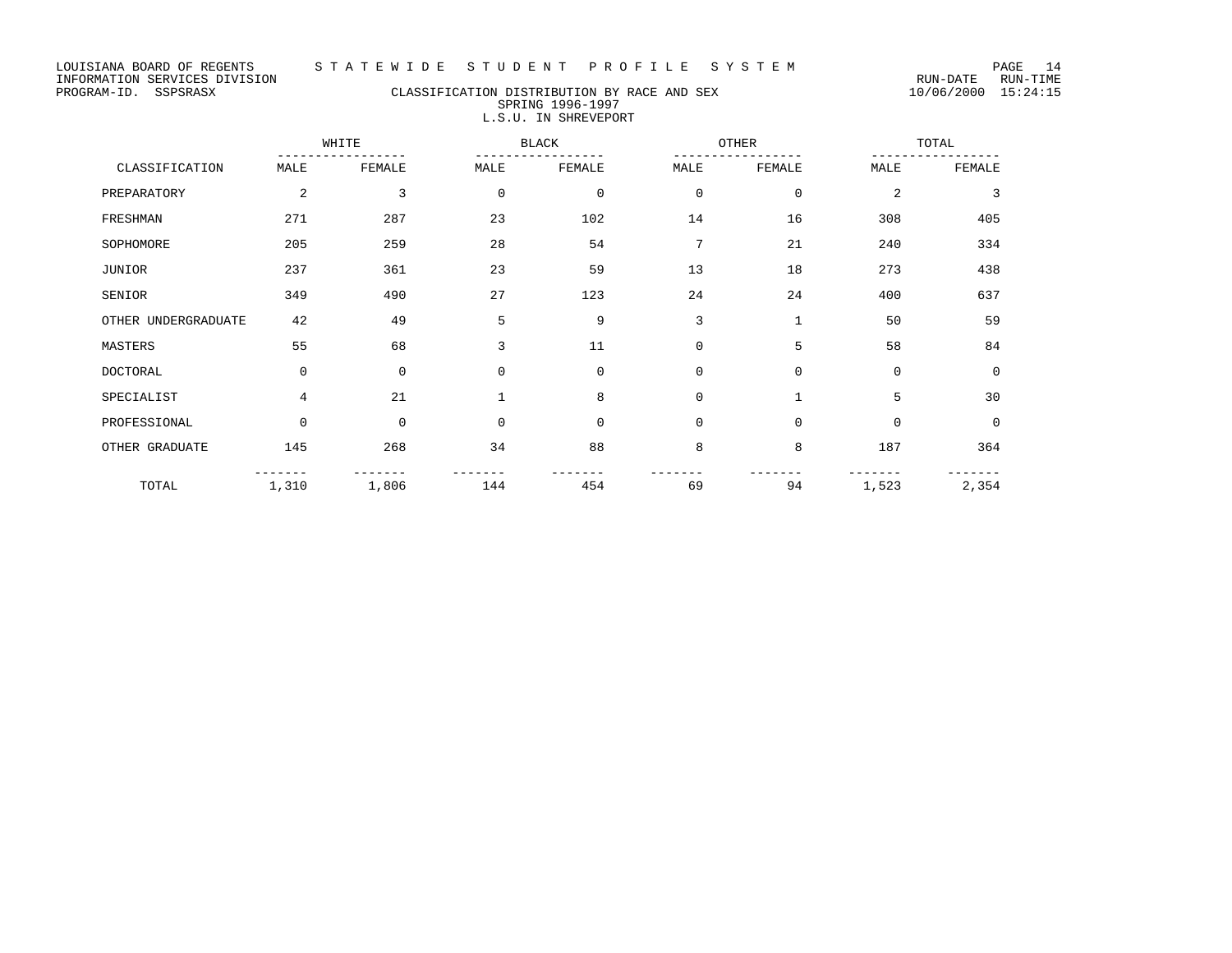# PROGRAM-ID. SSPSRASX CLASSIFICATION DISTRIBUTION BY RACE AND SEX 10/06/2000 15:24:15 SPRING 1996-1997 UNIVERSITY OF NEW ORLEANS

|                     | WHITE       |              | <b>BLACK</b> |             | OTHER       |              | TOTAL          |             |
|---------------------|-------------|--------------|--------------|-------------|-------------|--------------|----------------|-------------|
| CLASSIFICATION      | MALE        | FEMALE       | MALE         | FEMALE      | MALE        | FEMALE       | MALE           | FEMALE      |
| PREPARATORY         | 0           | $\mathbf{0}$ | $\mathbf 0$  | $\mathbf 0$ | $\mathbf 0$ | $\mathbf 0$  | $\mathbf 0$    | $\mathbf 0$ |
| FRESHMAN            | 777         | 912          | 248          | 516         | 320         | 290          | 1,345          | 1,718       |
| SOPHOMORE           | 662         | 827          | 145          | 290         | 228         | 228          | 1,035          | 1,345       |
| <b>JUNIOR</b>       | 584         | 798          | 105          | 215         | 178         | 191          | 867            | 1,204       |
| SENIOR              | 1,114       | 1,343        | 170          | 300         | 255         | 254          | 1,539          | 1,897       |
| OTHER UNDERGRADUATE | $\mathbf 0$ | $\Omega$     | $\mathbf 0$  | $\mathbf 0$ | $\mathbf 0$ | $\Omega$     | $\overline{0}$ | $\Omega$    |
| MASTERS             | 922         | 1,398        | 143          | 361         | 373         | 317          | 1,438          | 2,076       |
| <b>DOCTORAL</b>     | 97          | 141          | 16           | 37          | 65          | 29           | 178            | 207         |
| SPECIALIST          | $\mathbf 0$ | $\mathbf 0$  | $\mathbf 0$  | $\mathbf 0$ | $\mathbf 0$ | $\mathbf{0}$ | $\mathbf 0$    | $\Omega$    |
| PROFESSIONAL        | 0           | $\mathbf 0$  | $\mathbf 0$  | $\mathbf 0$ | $\mathbf 0$ | $\mathbf 0$  | $\mathbf 0$    | $\mathbf 0$ |
| OTHER GRADUATE      | 0           | $\mathbf{0}$ | $\mathbf 0$  | $\mathbf 0$ | $\mathbf 0$ | $\mathbf{0}$ | $\mathbf 0$    | 0           |
| TOTAL               | 4,156       | 5,419        | 827          | 1,719       | 1,419       | 1,309        | 6,402          | 8,447       |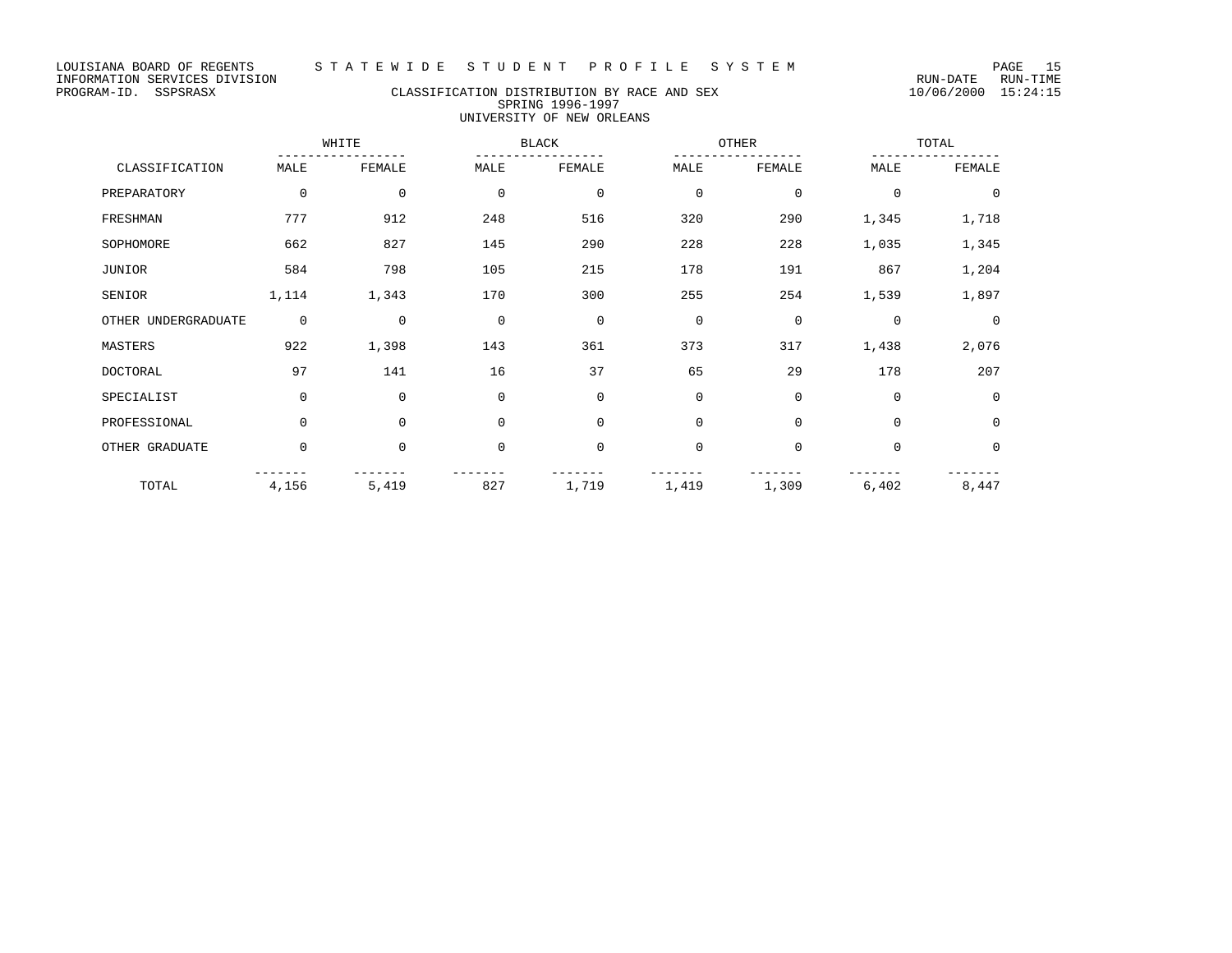# PROGRAM-ID. SSPSRASX CLASSIFICATION DISTRIBUTION BY RACE AND SEX 10/06/2000 15:24:15 SPRING 1996-1997 L.S.U. LAW CENTER

|                     | WHITE       |             | <b>BLACK</b> |             | OTHER       |              | TOTAL       |             |
|---------------------|-------------|-------------|--------------|-------------|-------------|--------------|-------------|-------------|
| CLASSIFICATION      | MALE        | FEMALE      | MALE         | FEMALE      | MALE        | FEMALE       | MALE        | FEMALE      |
| PREPARATORY         | $\Omega$    | 0           | $\Omega$     | 0           | $\mathbf 0$ | $\mathbf{0}$ | $\Omega$    | $\Omega$    |
| FRESHMAN            | $\Omega$    | 0           | $\Omega$     | $\mathbf 0$ | $\mathbf 0$ | $\mathbf{0}$ | $\Omega$    | $\Omega$    |
| SOPHOMORE           | $\Omega$    | $\Omega$    | $\Omega$     | $\Omega$    | $\mathbf 0$ | $\Omega$     | $\Omega$    | $\Omega$    |
| JUNIOR              | $\Omega$    | 0           | 0            | $\mathbf 0$ | $\mathbf 0$ | $\mathbf 0$  | $\mathbf 0$ | $\Omega$    |
| SENIOR              | $\Omega$    | 0           | $\Omega$     | $\Omega$    | $\mathbf 0$ | $\Omega$     | $\Omega$    | $\Omega$    |
| OTHER UNDERGRADUATE | 0           | $\Omega$    | $\Omega$     | $\Omega$    | $\mathbf 0$ | $\Omega$     | $\Omega$    | $\Omega$    |
| MASTERS             | 0           | $\mathbf 0$ | 0            | $\mathbf 0$ | $\mathbf 0$ | $\mathbf 0$  | $\mathbf 0$ | $\mathbf 0$ |
| <b>DOCTORAL</b>     | $\Omega$    | $\Omega$    | $\Omega$     | $\Omega$    | $\Omega$    | $\Omega$     | $\Omega$    | $\Omega$    |
| SPECIALIST          | $\Omega$    | $\Omega$    | $\Omega$     | $\Omega$    | $\mathbf 0$ | $\Omega$     | $\Omega$    | $\Omega$    |
| PROFESSIONAL        | 303         | 243         | 13           | 20          | 18          | 11           | 334         | 274         |
| OTHER GRADUATE      | $\mathbf 0$ | 0           | $\mathbf 0$  | $\mathbf 0$ | $\mathbf 0$ | $\Omega$     | $\Omega$    | 0           |
| TOTAL               | 303         | 243         | 13           | 20          | 18          | 11           | 334         | 274         |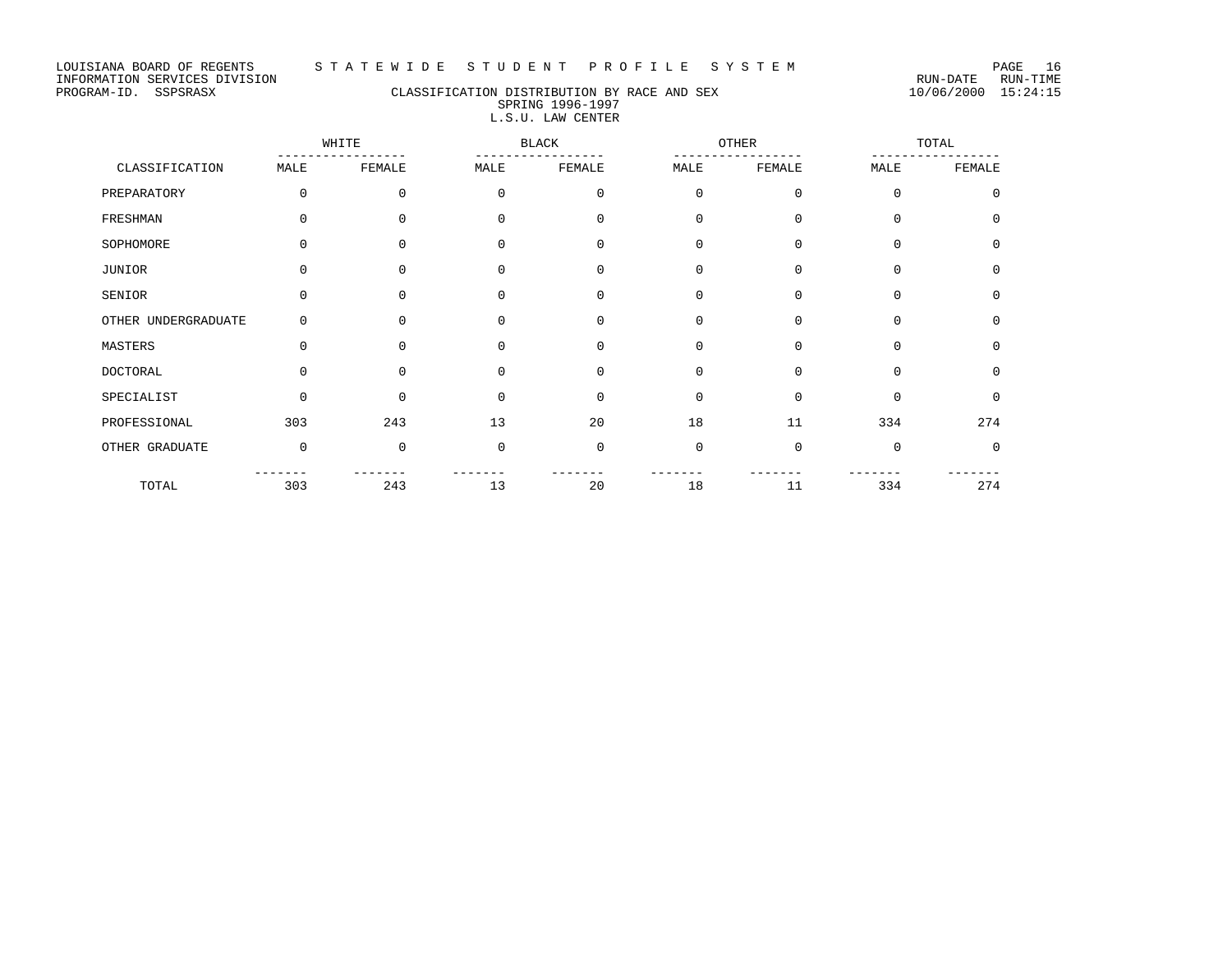# PROGRAM-ID. SSPSRASX CLASSIFICATION DISTRIBUTION BY RACE AND SEX 10/06/2000 15:24:15 SPRING 1996-1997 SOUTHERN U. IN BATON ROUGE

|                     | WHITE       |             | <b>BLACK</b> |             | OTHER        |              | TOTAL        |          |
|---------------------|-------------|-------------|--------------|-------------|--------------|--------------|--------------|----------|
| CLASSIFICATION      | MALE        | FEMALE      | MALE         | FEMALE      | MALE         | FEMALE       | MALE         | FEMALE   |
| PREPARATORY         | $\mathbf 0$ | 0           | $\mathbf 0$  | $\mathbf 0$ | $\mathbf 0$  | 0            | $\mathbf 0$  | $\Omega$ |
| FRESHMAN            | 54          | 27          | 1,099        | 1,412       | 22           | 19           | 1,175        | 1,458    |
| SOPHOMORE           | 10          | 8           | 681          | 901         | 7            | 6            | 698          | 915      |
| JUNIOR              | 14          | 21          | 522          | 767         | 8            | 12           | 544          | 800      |
| SENIOR              | 20          | 48          | 895          | 1,362       | 22           | 17           | 937          | 1,427    |
| OTHER UNDERGRADUATE | 1           | $\mathbf 0$ | $\mathbf 0$  | 14          | $\mathbf 0$  | $\mathbf 0$  | $\mathbf{1}$ | 14       |
| MASTERS             | 33          | 69          | 247          | 774         | 35           | 25           | 315          | 868      |
| <b>DOCTORAL</b>     | 4           | 2           | 2            | 10          | $\mathbf{1}$ | $\mathbf 0$  | 7            | 12       |
| SPECIALIST          | $\Omega$    | $\Omega$    | $\mathbf 0$  | $\mathbf 0$ | $\mathbf 0$  | $\mathbf 0$  | $\Omega$     | $\Omega$ |
| PROFESSIONAL        | 82          | 30          | 88           | 123         | $\mathbf{1}$ | $\mathbf{1}$ | 171          | 154      |
| OTHER GRADUATE      | 6           | 10          | 4            | 9           | $\mathbf 0$  | $\mathbf 0$  | 10           | 19       |
| TOTAL               | 224         | 215         | 3,538        | 5,372       | 96           | 80           | 3,858        | 5,667    |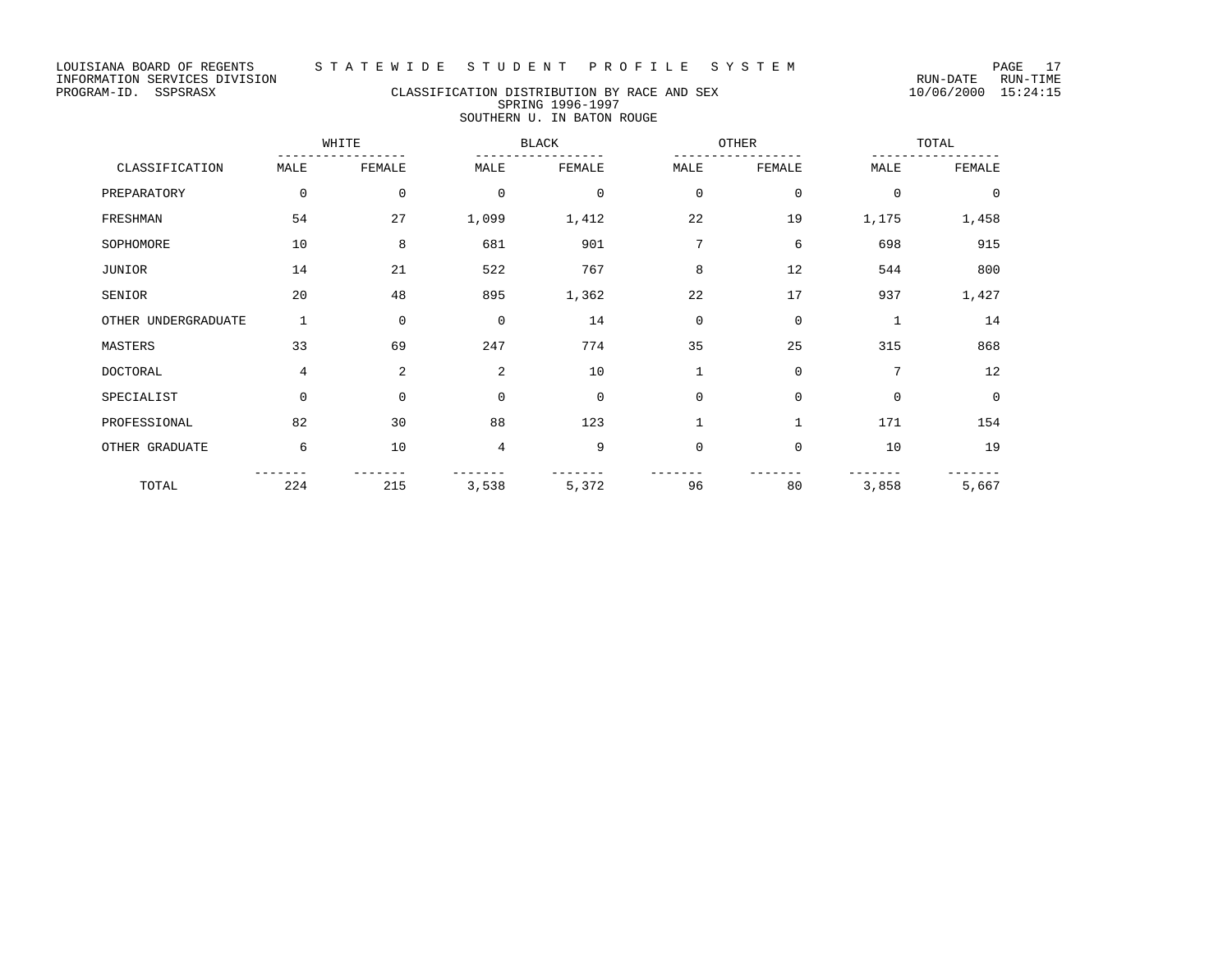# PROGRAM-ID. SSPSRASX CLASSIFICATION DISTRIBUTION BY RACE AND SEX 10/06/2000 15:24:15 SPRING 1996-1997 SOUTHERN U. IN NEW ORLEANS

|                     | WHITE       |             | <b>BLACK</b> |             |             | OTHER       | TOTAL       |             |
|---------------------|-------------|-------------|--------------|-------------|-------------|-------------|-------------|-------------|
| CLASSIFICATION      | MALE        | FEMALE      | MALE         | FEMALE      | MALE        | FEMALE      | MALE        | FEMALE      |
| PREPARATORY         | $\Omega$    | $\mathbf 0$ | $\mathbf 0$  | $\mathbf 0$ | $\mathbf 0$ | 0           | $\mathbf 0$ | $\mathbf 0$ |
| FRESHMAN            | 8           | 6           | 397          | 658         | 25          | 16          | 430         | 680         |
| SOPHOMORE           | 3           | 9           | 219          | 462         | 9           | 9           | 231         | 480         |
| JUNIOR              | 5           | 10          | 208          | 414         | 13          | 9           | 226         | 433         |
| SENIOR              | 22          | 18          | 356          | 812         | 24          | 19          | 402         | 849         |
| OTHER UNDERGRADUATE | 15          | 17          | 113          | 217         | 11          | 13          | 139         | 247         |
| MASTERS             | 25          | 74          | 25           | 169         | 2           | 5           | 52          | 248         |
| DOCTORAL            | $\Omega$    | $\Omega$    | $\Omega$     | $\Omega$    | $\mathbf 0$ | $\mathbf 0$ | $\mathbf 0$ | $\Omega$    |
| SPECIALIST          | $\Omega$    | $\Omega$    | $\Omega$     | $\Omega$    | $\mathbf 0$ | $\mathbf 0$ | $\mathbf 0$ | $\mathbf 0$ |
| PROFESSIONAL        | $\mathbf 0$ | $\Omega$    | $\mathbf 0$  | $\Omega$    | $\mathbf 0$ | $\mathbf 0$ | $\mathbf 0$ | $\mathbf 0$ |
| OTHER GRADUATE      | $\mathbf 0$ | $\mathbf 0$ | $\mathbf 0$  | $\mathbf 0$ | 0           | 0           | $\mathbf 0$ | $\mathbf 0$ |
| TOTAL               | 78          | 134         | 1,318        | 2,732       | 84          | 71          | 1,480       | 2,937       |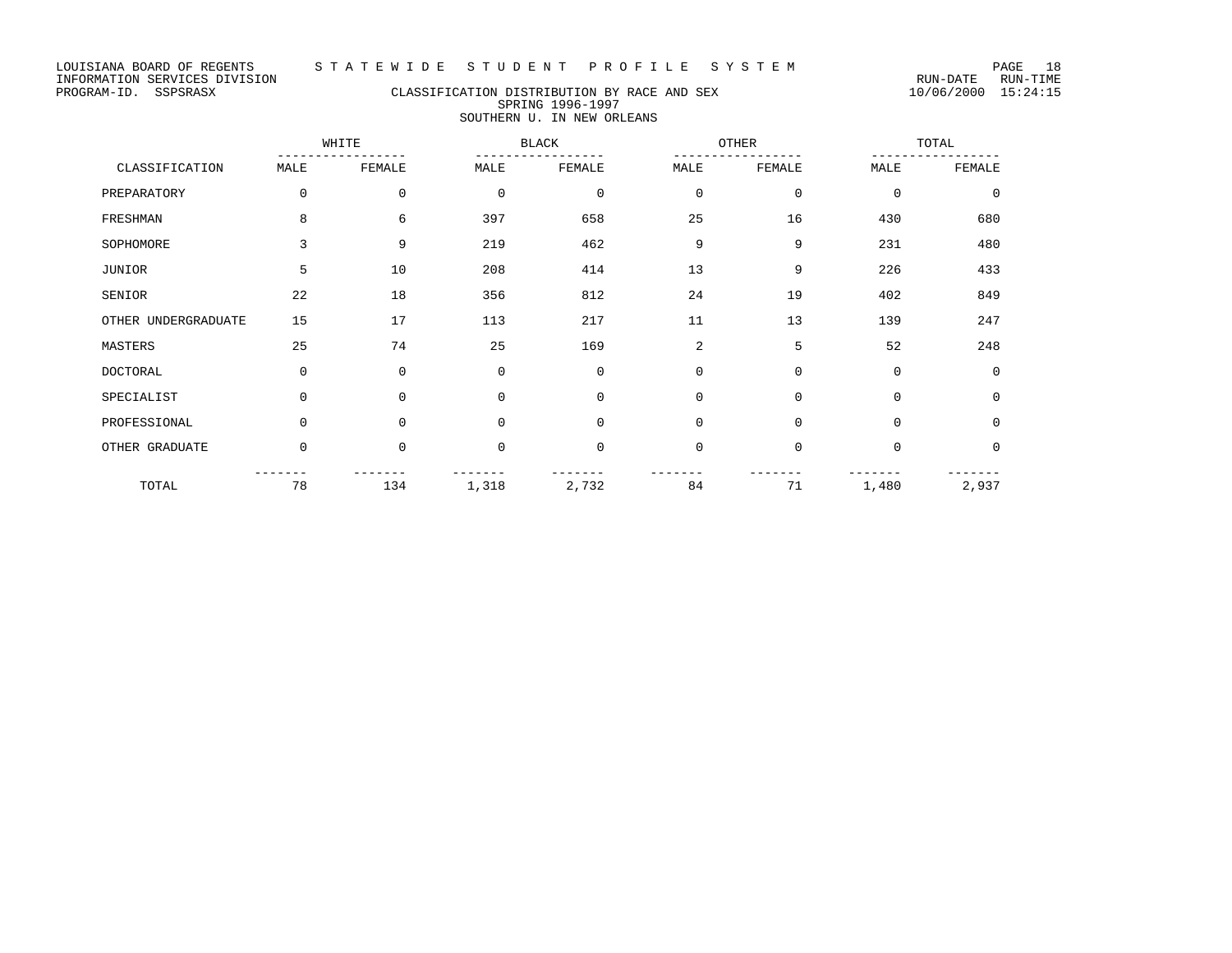# PROGRAM-ID. SSPSRASX CLASSIFICATION DISTRIBUTION BY RACE AND SEX 10/06/2000 15:24:15 SPRING 1996-1997 SOUTHERN U. IN SHREVEPORT

|                     | WHITE       |              | <b>BLACK</b> |              | OTHER       |              | TOTAL       |          |
|---------------------|-------------|--------------|--------------|--------------|-------------|--------------|-------------|----------|
| CLASSIFICATION      | MALE        | FEMALE       | MALE         | FEMALE       | MALE        | FEMALE       | MALE        | FEMALE   |
| PREPARATORY         | $\mathbf 0$ | $\mathbf{0}$ | $\mathbf 0$  | $\mathbf 0$  | $\mathbf 0$ | $\mathbf 0$  | $\Omega$    | $\Omega$ |
| FRESHMAN            | 17          | 33           | 257          | 553          | 3           | 2            | 277         | 588      |
| SOPHOMORE           | 22          | 27           | 69           | 202          | $\mathbf 0$ | $\mathbf 0$  | 91          | 229      |
| JUNIOR              | $\mathbf 0$ | $\Omega$     | $\Omega$     | $\mathbf 0$  | $\mathbf 0$ | $\mathbf 0$  | $\Omega$    | $\Omega$ |
| SENIOR              | $\mathbf 0$ | $\mathbf{0}$ | $\Omega$     | $\mathbf{0}$ | $\mathbf 0$ | $\mathbf 0$  | $\mathbf 0$ | $\Omega$ |
| OTHER UNDERGRADUATE | 2           | 9            | 19           | 102          | $\mathbf 0$ | $\mathbf{1}$ | 21          | 112      |
| MASTERS             | $\mathbf 0$ | $\mathbf{0}$ | $\mathbf 0$  | $\mathbf 0$  | $\mathbf 0$ | $\mathbf 0$  | $\mathbf 0$ | $\Omega$ |
| DOCTORAL            | $\mathbf 0$ | $\Omega$     | $\Omega$     | $\mathbf 0$  | $\mathbf 0$ | $\mathbf 0$  | $\Omega$    | $\Omega$ |
| SPECIALIST          | $\Omega$    | $\Omega$     | $\Omega$     | $\mathbf 0$  | $\mathbf 0$ | $\mathbf 0$  | $\mathbf 0$ | $\Omega$ |
| PROFESSIONAL        | $\mathbf 0$ | $\Omega$     | $\Omega$     | $\mathbf 0$  | $\mathbf 0$ | $\mathbf 0$  | $\Omega$    | $\Omega$ |
| OTHER GRADUATE      | $\mathbf 0$ | $\mathbf 0$  | $\mathbf 0$  | $\mathbf 0$  | $\mathbf 0$ | $\mathbf 0$  | $\mathbf 0$ | 0        |
| TOTAL               | 41          | 69           | 345          | 857          | 3           | 3            | 389         | 929      |